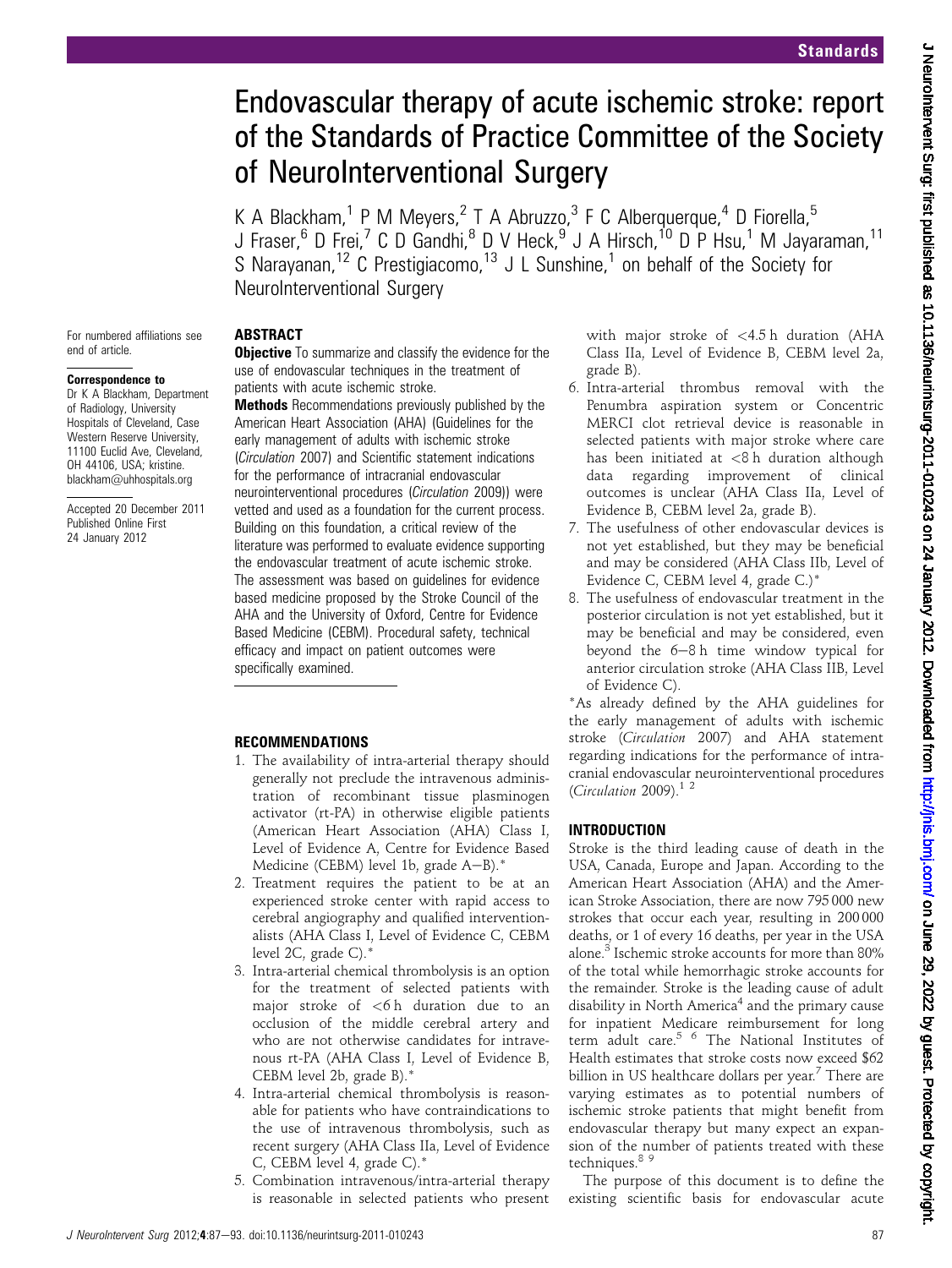ischemic stroke (AIS) treatment. The discussion of what constitutes adequate training and experience in endovascular surgical neuroradiology, both cognitive and technical, has been published elsewhere.<sup>10</sup> In addition, national professional organizations have published performance and training standards for cervicocerebral angiography.11 12 Quality improvement guidelines for adult diagnostic cervicocerebral angiography have also been formally adopted by professional specialty societies.<sup>13</sup> Adherence to these standards and guidelines is a prerequisite and fundamental for any interventional stroke treatment procedure.

Guidelines for performance of endovascular ischemic stroke therapy represent a multidisciplinary effort to reduce death and disability from this condition. These guidelines intend to encompass the training and experience of all physicians involved in the care of patients with cervicocerebral vascular disease regardless of medical specialty. In developing the present recommendations, the writing group conducted a systematic review of English language literature published between January 1998 and January 2011 to evaluate the evidence supporting the endovascular treatment of AIS, as well as incorporating already existing guidelines published by the AHA.<sup>12</sup> The writing group has applied the rules of evidence<sup>14</sup> and formulation of strength of recommendations used by other AHA guideline panels, and by the University of Oxford, Center for Evidence Based Medicine (CEBM). $15-17$  Procedural safety, technical efficacy and impact on patient outcomes were specifically examined.

Endovascular therapy for patients with AIS is an area of intense investigation and brisk technological development. This, in combination with the fact that the outcome of AIS may depend on numerous variables, such as thrombus type, location and clot burden, individual patient parameters like age, collateral circulation and underlying comorbidities, as well as time to treatment, unfortunately restricts the availability of standardized outcomes research. Intra-arterial (IA) thrombolysis has been studied in two randomized trials<sup>18 19</sup> and numerous case series and is endorsed by national organizations as an acceptable alternative stroke therapy, in selected patients. In the past decade, two devices received Food and Drug Administration (FDA) approval for safety and efficacy in endovascular thrombus removal.20 21 Several other devices, drugs and other reperfusion strategies are used off-label or are in development with the goal of obtaining the most rapid and complete recanalization possible, while minimizing vascular damage and hemorrhagic complications.

### INTRAVENOUS THROMBOLYSIS

The availability of intra-arterial therapy should not preclude the intravenous administration of recombinant tissue plasminogen activator (rt-PA) in otherwise eligible patients (AHA Class I, Level of Evidence A, CEBM level  $1b$ , grade  $A-B$ ).

At present, the only therapy demonstrated to improve clinical outcomes from AIS in randomized controlled clinical trials is thrombolysis of the clot responsible for the ischemic event.  $\real^{22-25}$ Specifically, since 1996, intravenous (IV) thrombolysis with recombinant tissue plasminogen activator (rt-PA) is FDA approved for the treatment of ischemic stroke to patients without evidence of hemorrhage seen on initial non-contrast head CT, if treatment is initiated within 3 h of a clearly defined symptom onset. A 2009 scientific advisory from the AHA/ American Stroke Association<sup>26</sup> recommended extension of the time window for treatment with IV rt-PA to 4.5 h, largely based on the prospective, randomized, placebo controlled European Co-operative Acute Stroke Study III (ECASS III) trial.<sup>23</sup> rt-PA is

administered intravenously at a dose of 0.9 mg/kg (maximum of 90 mg) with 10% of the total dose given as a bolus with the remainder infused over 60 min.<sup>26 27</sup> This dosage has been shown to be safe and effective in routine clinical use, with results comparable with pooled, randomized, controlled trial data in the Safe Implementation of Thrombolysis in Stroke-Monitoring Study (SITS-MOST), a large observational registry.<sup>28</sup> As noted below in the section on combination therapy (IV plus IA rt-PA), several trials and case series have shown that patients with a large clot burden are not likely to achieve recanalization with IV rt-PA. A 2011 retrospective review of 138 patient treated with IV rt-PA demonstrated that of the 76 patients who did not achieve recanalization, the majority had clot lengths which exceeded 8 mm. Clot length was determined via automated measurements of vascular hyperdensity on thin section pretreatment CT scans. The remaining patients who did achieve recanalization had clot lengths of  $<$ 8 mm.<sup>29</sup>

### ENDOVASCULAR TREATMENT

Treatment requires the patient to be at an experienced stroke center with rapid access to cerebral angiography and qualified interventionalists (AHA Class I, Level of Evidence C, CEBM level 2c, grade C).

Endovascular treatment of stroke requires the infrastructure to support the rapid assessment, stabilization and transport of patients with AIS, along with documented procedures for communication with the receiving hospital emergency room and stroke team. Evaluation of the patient before and after the procedure requires a multidisciplinary team approach not only for discussion of endovascular treatment options, particularly on full evaluation of the underlying vascular disease, but also for evaluation and treatment of the attendant complications. Nursing and technological staff should have training in endovascular procedures and should be available on a continuous basis with a 60 min response time to the hospital. There should be documentation and evaluation of procedural indications, outcomes and complications with the support of a quality assurance program. This brief description of an experienced stroke center is subsumed within the more detailed evidence based guidelines describing the concept of a Comprehensive Stroke Center (CSC), defined by the Brain Attack Coalition in 2005 as a facility or system that is able to "diagnose and treat stroke patients who require a high intensity of medical and surgical care, specialized tests or interventional therapies". <sup>30</sup> The CSC is the highest level of stroke care within the auspices of larger 'stroke systems of care', as advocated by the American Stroke Association.<sup>31</sup>

A Center for Disease Control and Prevention evaluation of data from the 2005-2007 Paul Coverdell National Acute Stroke Registry recommends that coordinated stroke programs and surveillance of performance measures are needed in order to improve adherence to measures that improve the stroke quality of care.<sup>32</sup> The 'Get With The Guidelines' stroke program of the AHA is a national stroke quality improvement program developed to reduce disparities in acute stroke care. Voluntary cooperation with this program is associated with substantial and sustained improvement in hospital based acute stroke care regardless of hospital size, geography and teaching status.<sup>33</sup> Since the original publication of Primary Stroke Center recommendations in 2000, there have been over 800 facilities certified by the Joint Commission and improved outcomes have been validated by several studies evaluating the stroke systems of care.<sup>34</sup>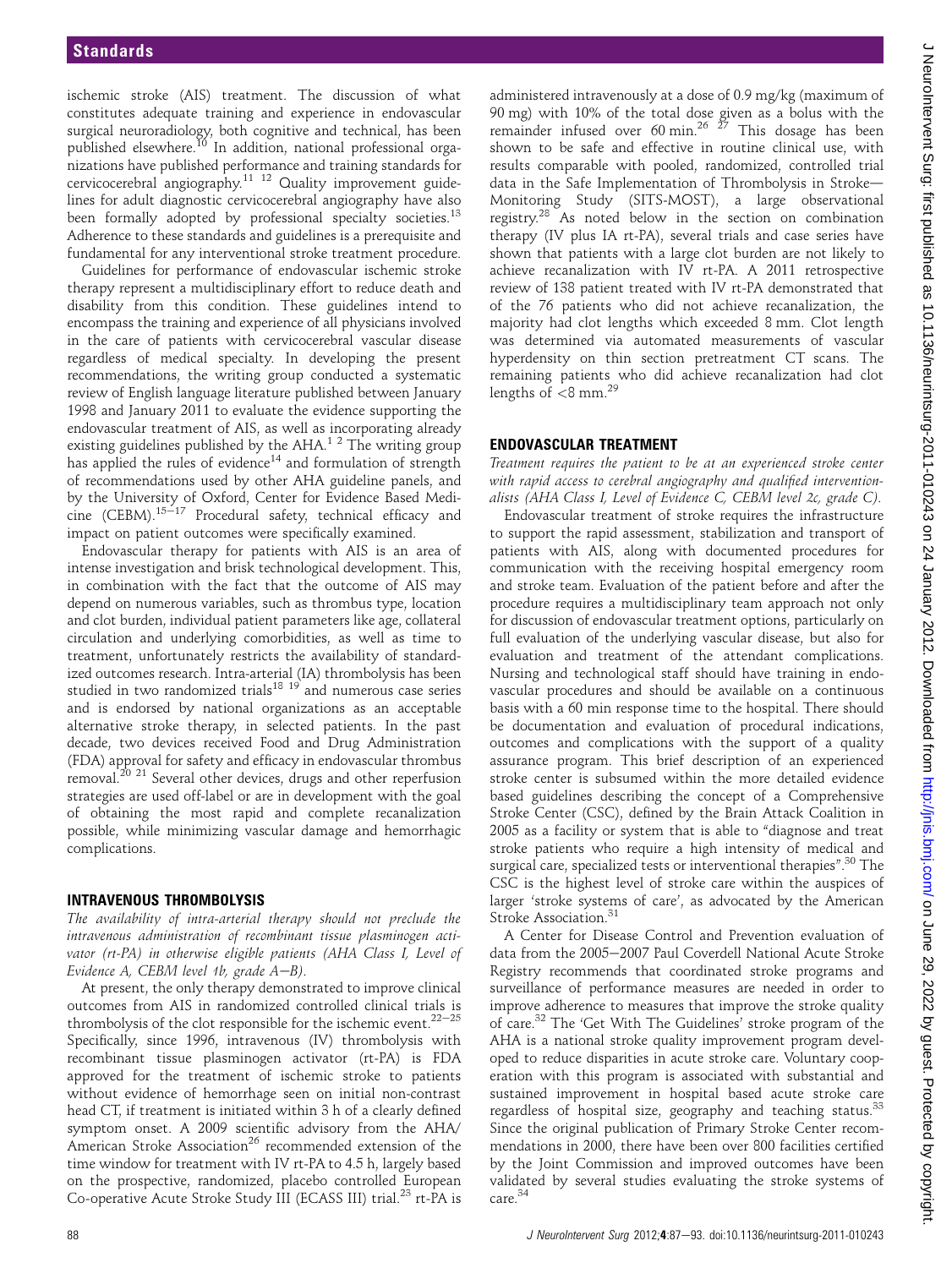### INTRA-ARTERIAL THROMBOLYSIS

Intra-arterial thrombolysis is indicated for the treatment of selected patients with major stroke of <6 h duration due to an occlusion of the middle cerebral artery (AHA Class I, Level of Evidence B, CEBM level 2b, grade B).

Intra-arterial thrombolysis is reasonable for patients who have contraindications to the use of intravenous thrombolysis, such as recent surgery (AHA Class IIa, Level of Evidence C, CEBM level 4, grade C).

IA thrombolysis provides a supplement or alternative to IV thrombolysis in carefully selected patients with AIS. Delivery of fibrinolytic agents directly into the thrombus permits administration of a smaller dose of the agent, which theoretically decreases the risk of cerebral and systemic hemorrhagic complications from systemic effects.<sup>35</sup> This concept led to studies that were designed to explore an extension of the treatment window beyond the relatively short therapeutic window for IV rt-PA. Two randomized, multicenter, controlled trials of IA thrombolysis in acute middle cerebral artery stroke have been completed—the Prolyse in Acute Cerebral Thromboembolism Trial I (PROACT-I)<sup>18</sup> and PROACT-II.<sup>19</sup> Recanalization efficacy and safety of IA recombinant pro-urokinase (r-proUK) for middle cerebral artery occlusion of 6 h duration was demonstrated in the PROACT-I trial. PROACT-II demonstrated a 15% absolute increase in good outcome. The results of PROACT-II, although encouraging, were insufficient to secure FDA approval of r-proUK for an acute stroke indication. For this reason, IA thrombolysis using any thrombolytic agent still represents an 'off-label' use of r-proUK or rt-PA. The clinical benefits observed in the PROACT II study were confirmed in a recent meta-analysis of five randomized IA therapy trials, which included PROACT I, and the prematurely halted Japanese Middle Cerebral Artery Embolism Local Fibrinolytic Intervention Trial (MELT) trial, which also found higher rates of good and excellent clinical outcomes in patients undergoing IA therapy.<sup>36</sup> In addition, several studies have suggested that successful recanalization correlates with improved clinical outcomes in patients with AIS secondary to large vessel occlusion.37 38 Retrospective studies have shown that IA thrombolysis within 3 h is possible at experienced stroke centers and does not significantly increase risk in patients who have contraindications to IV thrombolysis, such as recent surgery. $39-41$  The AHA/American Stroke Association Council endorses IA thrombolysis as an acceptable stroke therapy in major stroke of  $<$ 6 h duration due to an occlusion of the middle cerebral artery in patients ineligible for IV thrombolysis.<sup>12</sup>

### COMBINATION TREATMENT

Combination intravenous/intra-arterial therapy is reasonable in selected patients who present with major stroke of <4.5 h duration (AHA Class IIa, Level of Evidence B, CEBM level 2a, grade B).

IV thrombolysis has the advantage of ease and efficiency of administration while IA thrombolysis has the potential for superior recanalization, particularly in proximal occlusions. Combining the two techniques was studied in the 1999 Emergency Management of Stroke (EMS) Bridging Trial<sup>42</sup> and the Interventional Management of Stroke (IMS) studies I and II, published in 2004 and 2007, respectively.<sup>43</sup> <sup>44</sup> The results of IMS II confirmed the safety and increased recanalization rates initially observed in the EMS bridging trial. In IMS I, patients were administered two-thirds dose IV rt-PA followed by IA rt-PA administration. This approach yielded favorable outcomes in 33% of subjects which was significantly greater than the outcome of the historical control group (the placebo arm from

the National Institute of Neurological Disorders and Stroke (NINDS) trial) but not significantly different from the historical purely IV thrombolysis group. Both IMS I and II found that IV therapy alone rarely achieved recanalization of large vessel occlusion. Several case series have supported these findings.  $45-47$ Currently, a larger phase III, randomized, controlled IMS III trial is comparing the combined IV/IA approach to standard IV rt-PA therapy alone. Due to the intervening development and FDA clearance of new devices, IA treatment in IMS III allows the use of the EKOS ultrasound microcatheter (which was used to augment thrombus fragmentation in IMS II), the Penumbra thrombo-aspiration system as well as the Concentric MERCI clot retriever device. A recent meta-analysis investigated the use of IA thrombolysis after full dose IV tPA (0.9 mg/kg) and suggested that this method of combined treatment is safe and associated with higher recanalization rates and better functional outcome at 3 months.<sup>48</sup>

### ENDOVASCULAR THROMBUS REMOVAL

Intra-arterial thrombus removal with the Penumbra aspiration system or Concentric MERCI device is reasonable in selected patients with major stroke where care has been initiated at  $\langle 8 \, h \,$  duration although data regarding improvement of clinical outcomes is unclear (AHA Class IIa, Level of Evidence B, CEBM level 2a, grade B).

Rapid clot extraction enabling prompt cerebral reperfusion has obvious appeal as a technique for ischemic stroke treatment. This treatment is theoretically ideal for those occlusions of cardioembolic origin, with well organized platelet poor thrombus and extensive fibrin cross linking that is refractory to chemical lysis. The two FDA cleared devices for endovascular clot removal are the MERCI Retrieval System (Concentric Medical Inc, Mountain View, California, USA) and the Penumbra stroke system (Penumbra Inc, Alameda, California, USA). The MERCI device was specifically designed and tested for extracting clots from major cerebral arteries, such as the distal internal carotid artery, the M1 segment of the middle cerebral and the vertebrobasilar arteries. Clots located in more distal cerebral arteries, like the posterior cerebral arteries, distal segments of the middle cerebral arteries or the anterior cerebral arteries are usually not accessible with the MERCI device and the risks of aggressive distal cerebrovascular instrumentation may not be justified by the potential clinical benefit. The safety and efficacy of the MERCI retrieval device for thrombus retrieval was tested in two prospective, single arm, multicenter trials conducted in the USA and led to FDA approval for clot retrieval in the presence of acute stroke.<sup>49</sup> However, the approval has been criticized by stroke specialists because neither of the two conducted clinical trials evaluating the MERCI retrieval device were designed to prove its clinical efficacy for stroke therapy.<sup>50</sup> Similarly, the Penumbra pivotal trial was a prospective, single cohort, phase 2 study to evaluate the safety and effectiveness of the Penumbra system aspiration catheter in 125 patients with moderate to severe acute stroke due to large vessel occlusion. The FDA approved Penumbra system is an aspiration catheter with a clot separator wire. While the study results showed an unusually high rate of recanalization, only 25% of patients had a good 90 day clinical outcome as defined by a modified Rankin Scale score of  $\leq 2$ , an outcome that is no better than the natural history of untreated acute stroke patients.<sup>21</sup> Subsequent pooled analysis of the MERCI data, however, found that target vessel recanalization was the strongest predictor of outcomes, $51$  which corroborates findings in IMS I and II.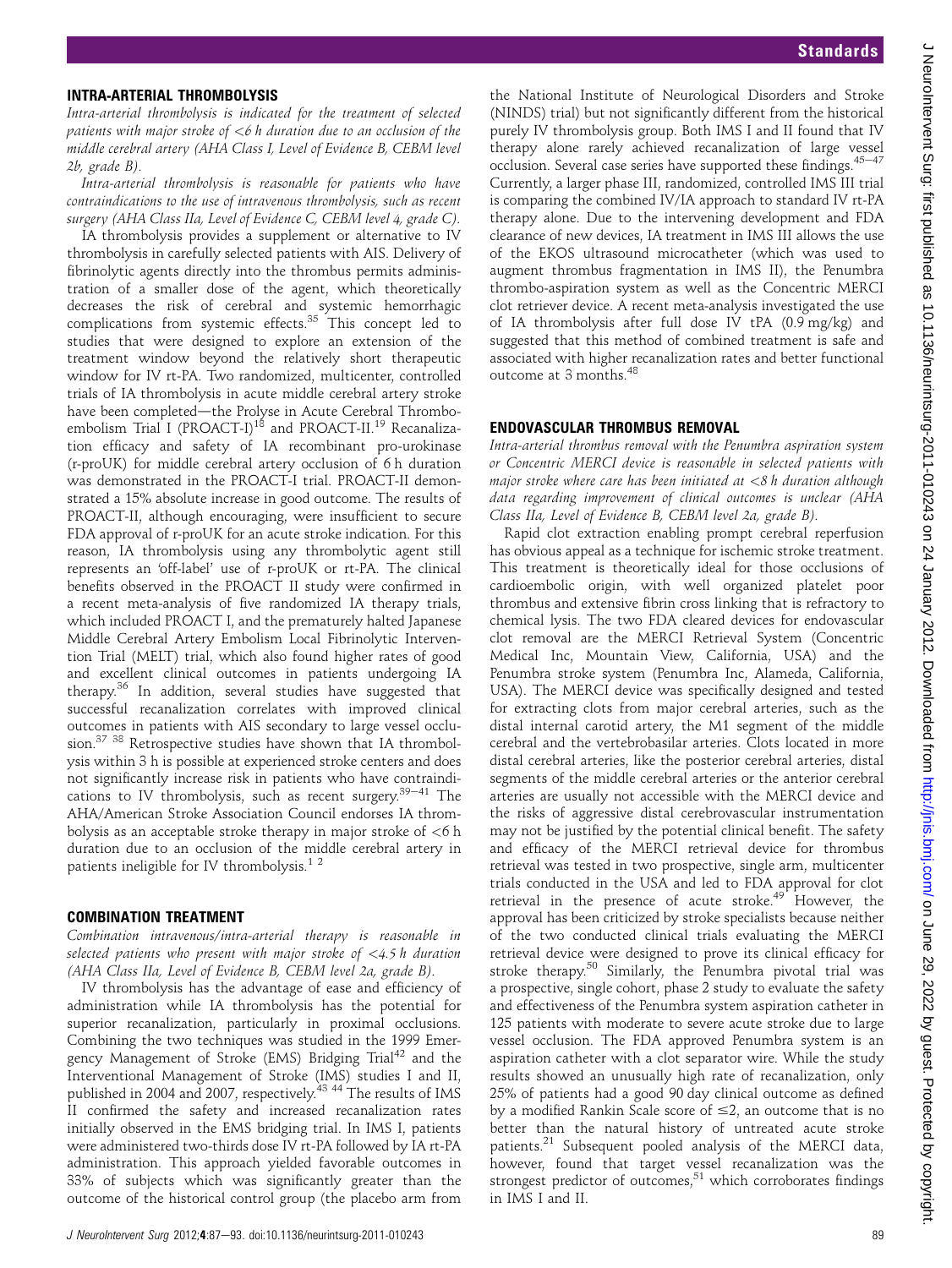### OTHER ENDOVASCULAR APPROACHES

The usefulness of other endovascular devices is not yet established, but they may be beneficial and may be considered (AHA Class IIb, Level of Evidence C, CEBM level 4, grade C.)

Angioplasty alone and stent assisted angioplasty have been described, in retrospective series, for the past decade in the treatment of acute cerebral stroke, more recently using existing self-expanding stents approved for stent assisted coil embolization and intracranial atherosclerosis.<sup>52-55</sup> Despite a relatively high technical success rate, there are potential immediate and delayed complications of permanent stent placement in acute stroke. The additional risk of hemorrhagic stroke transformation with ongoing antiplatelet therapy is not well defined. Likewise, the incidence of in-stent restenosis, which affects at least 30% of cerebral arteries stented for intracranial atherosclerosis, is not known for intracranial stents implanted for recanalization of acute thrombus.<sup>56</sup> A single arm, prospective, FDA approved trial, Stent Assisted Recanalization in Acute Stroke (SARIS), reported data in 20 patients that supports the relative safety and angiographic efficacy of primary stenting in acute stroke.<sup>57</sup> Closed cell stent designs allow for resheathing of self-expanding stents, after partial or even full deployment, resulting in a retrievable stent that functions to restore flow temporarily.<sup>58</sup> While this may represent a new direction for acute stroke intervention, the concurrent use of anticoagulant, antiaggregating and thrombolytic medications requires further investigation before the routine implementation of this treatment strategy.

### POSTERIOR CIRCULATION

The usefulness of endovascular treatment in the posterior circulation is not yet established, but it may be beneficial and may be considered, even beyond the  $6-8$  h time window typical for anterior circulation stroke (AHA Class IIB, Level of Evidence C).

Recanalization rates and outcomes in basilar artery occlusion vary widely for both IA and IV thrombolysis, which is likely due to the wide clinical presentation and differing mechanisms and severity of underlying disease.<sup>59</sup> Although occlusion of the basilar artery accounts for only  $6-10\%$  of large vessel strokes in humans, several meta-analyses have found that failure to recanalize an occluded basilar artery almost universally results in a poor clinical outcome.59 60 Failure of recanalization, coma at presentation, as well as a proximal location of thrombus have been found to be associated with higher mortality rates. $61$ Recanalization rates of over 50% have been achieved with both IA and IV thrombolysis in meta-analyses of multiple case series.<sup>59 62</sup> A single large prospective registry, the Basilar Artery International Cooperation Study (BASICS), found that in an analysis of 592 patients, 38% of patients were treated >7 h after ictus either with antithrombotics, IV thrombolysis or IA therapy. In this cohort of patients, endovascular therapy did not show superiority over IV thrombolysis in terms of mortality or dependency, after adjusting for multiple factors such as age, stroke severity score and location of the occlusion.<sup>63</sup> In the clinical trials of the MERCI and Penumbra thrombus removal devices, posterior circulation occlusions were included and treated with the same time parameters as the anterior circulation occlusion (up to 8 h following ictus) and were found to have similar recanalization rates. $^{\mathrm{20\,\,21}}$  Due to the relatively rare nature of basilar artery occlusion, the poor prognosis and the paucity of prospective data, the rationale for aggressive treatment has been based largely on expert opinion, case series and meta-analyses.<sup>64</sup>

### ADJUNCTIVE THERAPY

Systemic anticoagulation with heparin reduces the risk of catheter related embolism and augments the thrombolytic effect of some agents such as the now infrequently used r-proUK. Another rationale for antithrombotic therapy is prevention of acute re-occlusion. These indications are counterbalanced by the potentially increased risk of brain hemorrhage when heparin is combined with a thrombolytic agent. There is no standard heparin regimen established for IA thrombolysis in acute stroke. Data from the MultiMERCI trial indicates that rates of hemorrhage were not increased when heparin was used.<sup>65</sup> PROACT-I<sup>18</sup> reported a 27% rate of symptomatic brain hemorrhage with a heparin regimen of 100 U/kg bolus and 1000 U/h for 4 h used with IA r-proUK. Subsequently, a low dose heparin regimen was used in the PROACT studies (2000 U bolus and 500 U/h for 4 h), which reduced the symptomatic brain hemorrhage rate to 7% in PROACT-I and to 10% in PROACT-II.19 GP IIb/IIIa inhibitors have never been studied in a randomized trial of IA thrombolysis in acute stroke but have been used anecdotally to treat re-occlusion and may be necessary during stent placement in the treatment of acute stroke, although dosing and route of administration are variable. A randomized, dose escalation study of IV abciximab in AIS (not exceeding approved doses for coronary intervention) suggested relative safety up to 24 h after onset, although there were nondose related asymptomatic intracranial hemorrhages.<sup>66</sup> Use of the IIb/IIIa inhibitor abciximab for the IV treatment of acute stroke did not demonstrate either safety or efficacy compared with placebo in the phase III trial, Abciximab in Emergency Treatment of Stroke Trial (AbESTT-II).<sup>67</sup>

### THROMBOLYTIC AGENTS

All thrombolytic agents are plasminogen activators and convert plasminogen to its active agent plasmin. rt-PA (alteplase) and rproUK are the best characterized in the treatment of AIS.<sup>18</sup> 19 23 Newer agents such as tenecteplase, reteplase, plasmin and microplasmin, and combination therapies to improve efficacy of clot lysis (fibrinolytics and GP IIb/IIIa agents, and fibrinolytics and direct thrombin inhibitors) remain investigational. $68-70$ Desmoteplase, a fibrin selective plasminogen activator, initially thought to have promise as an IV thrombolytic, showed no benefit over placebo in a phase III trial targeting an imaging defined ischemic penumbra.<sup>71</sup> Although some drugs may have differences in systemic effects and hemorrhagic complications, it remains unknown whether one thrombolytic agent is superior to another in terms of revascularization of AIS. Only IV rt-PA is FDA approved for the treatment of acute stroke and all thrombolytics are off-label when administered IA.

### IMAGING

Imaging recommendations for treatment of acute stroke are included in the AHA guidelines for the early management of adults with ischemic stroke. $1$  Imaging is a class I recommendation and in most cases a non-contrast head CT will provide sufficient information to guide emergent management decisions; the initial imaging evaluation is required to exclude the presence of hemorrhage or other mass lesion mimicking ischemic stroke.<sup>72</sup> There is no Class I evidence *not* to treat based on other CT findings, $<sup>1</sup>$  although some findings have been associated with</sup> poorer outcomes, such as the Alberta Stroke Program Early CT Score (ASPECTS), which has been shown to predict outcome in thrombolysis treated stroke patients with signs of acute ischemia on CT.73 The acquisition of vascular imaging, whether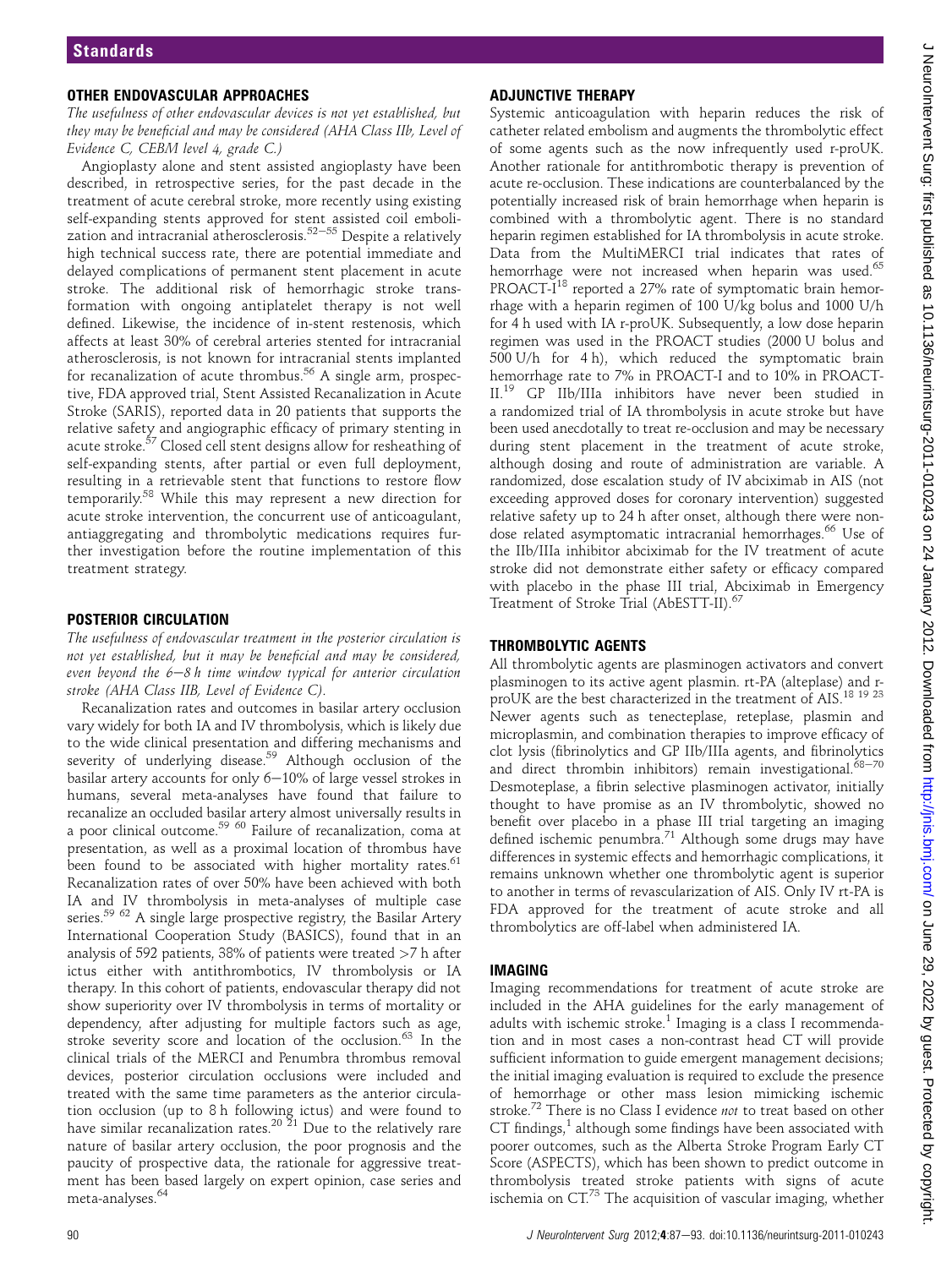CT angiography or MR angiography images with concomitant perfusion imaging during acute stroke, has been shown to be achievable in a reasonable time frame (<15 min imaging time for MRI; 10 min for  $CT$ ).<sup>74 75</sup> CT angiography and MR angiography can be useful to triage patients in terms of large vessel versus small vessel disease and, therefore, to amend treatment options. For this reason, the availability of multimodality vascular imaging in acute stroke has been suggested as a quality metric for a CSC.<sup>76 77</sup> Using CT or MR perfusion to identify patients with a mismatch of infarct core and ischemic penumbra, in theory, may allow improved patient selection and/or extension of current treatment time windows and is currently an intense area of research.

The Diffusion and Perfusion Imaging Evaluation for Understanding Stroke Evolution (DEFUSE) investigators noted significant increased odds of achieving a favorable clinical response in patients with MRI defined perfusion/diffusion mismatch treated with IV thrombolysis in the  $3-6$  h window.<sup>78</sup> However, Desmoteplase in Acute Ischemic Stroke Trial II (DIAS-II), the only randomized trial using an ischemic penumbra defined by perfusion imaging to select patients for IV thrombolysis, failed to demonstrate benefit of desmoteplase over placebo in the  $3-9$  h window.<sup>71</sup>

In 2010, a technology assessment subcommittee of the American Academy of Neurology concluded that there was insufficient evidence to support the routine use of perfusion imaging in the triage of acute stroke patients in the diagnosis of acute stroke.79 Current evidence states that diffusion weighted imaging is superior to CT for the diagnosis of AIS and indicates that, in anterior circulation stroke, the initial infarct core volume is the best predictor of response to acute stroke therapy.<sup>79</sup> Studies designed to determine defining thresholds for futile revascularization and poor outcome have indicated that an ASPECT score of  $\leq$ 7 and a diffusion weighted imaging core infarct volume of  $\geq 70-100$  ml are more frequently associated with poor clinical results. $7380-83$ 

### **CONCLUSION**

AIS secondary to large vessel occlusion is a potentially devastating disease for which best treatment remains elusive. Recanalization efficacy and safety has been shown for IA thrombolysis and some thrombectomy devices. Randomized controlled trials have demonstrated clinical efficacy for IA thrombolysis in selected patients with acute middle cerebral artery occlusion. The desire to promote and popularize existing treatment options and exciting new devices or techniques must be tempered by the realization that the clinical efficacy of some treatment methods remains incompletely understood and warrants ongoing scientific and clinical research. To promote best possible clinical practice, the administration of interventional stroke treatment should remain in the hands of experienced stroke experts who should maximize data collection to achieve the best possible patient outcomes.

### Author affiliations

<sup>1</sup>Department of Radiology, University Hospitals of Cleveland, Case Western Reserve University, Cleveland, Ohio, USA

- <sup>2</sup>Department of Radiology and Neurological Surgery, Columbia University, College of Physicians and Surgeons Director, Neuroendovascular Service New York Presbyterian - Columbia, Neurological Institute of New York, New York, USA
- <sup>3</sup>University of Cincinnati Medical Center, Cincinnati, OH, USA

4 Division of Neurological Surgery, Barrow Neurosurgical Associates LTD, Phoenix, AZ, USA

<sup>5</sup>Department of Neurological Surgery, Stony Brook University Medical Center, Stony Brook, New York, USA

<sup>6</sup>Department of Neurological Surgery, University of Kentucky, Lexington, KY, USA

<sup>7</sup> Interventional Neuroradiology, Radiology Imaging Associates, Englewood, CO, USA<br><sup>8</sup> Department of Neurological Surgery UMDN UNew Jersey Medical School, Newark <sup>8</sup>Department of Neurological Surgery, UMDNJ-New Jersey Medical School, Newark, NJ, USA

<sup>9</sup>Department of Radiology, Forsyth Radiological Associates, Winston Salem, NC, USA <sup>10</sup>NeuroInterventional Radiology, Massachusetts General Hospital, Boston, MA, USA <sup>11</sup>Warren Alpert School of Medicine at Brown University, Director, Interventional Neuroradiology, Rhode Island Hospital, USA

<sup>12</sup>Deparments of Neurosurgery and Neurology, Wayne State University/Detroit Medical Center, Detroit, MI, USA

<sup>13</sup>Department of Neurological Surgery, University of Medicine and Dentistry of New Jersey, Newark, NJ, USA

Acknowledgments The authors would like to thank and acknowledge all members of the SNIS Executive Committee for their review and endorsement of this guidelines document.

### Competing interests None.

**Provenance and peer review** Commissioned; not externally peer reviewed.

### **REFERENCES**

- 1. **Adams HP Jr,** del Zoppo G, Alberts MJ, et al. Guidelines for the early management of adults with ischemic stroke: a guideline from the American Heart Association/ American Stroke Association Stroke Council, Clinical Cardiology Council, Cardiovascular Radiology and Intervention Council, and the Atherosclerotic Peripheral Vascular Disease and Quality of Care Outcomes in Research Interdisciplinary Working Groups: The American Academy of Neurology affirms the value of this quideline as an educational tool for neurologists. *Circulation* 2007;115:  $6478 - 534$
- 2. Meyers PM, Schumacher HC, Higashida RT, et al. Indications for the performance of intracranial endovascular neurointerventional procedures: a scientific statement from the American Heart Association Council on Cardiovascular Radiology and Intervention, Stroke Council, Council on Cardiovascular Surgery and Anesthesia, Interdisciplinary Council on Peripheral Vascular Disease, and Interdisciplinary Council on Quality of Care and Outcomes Research. Circulation 2009;119:  $2235 - 49$
- Lloyd-Jones D, Adams R, Carnethon M, et al. Heart disease and stroke statistics-2009 update: a report from the American Heart Association Statistics Committee and Stroke Statistics Subcommittee. Circulation 2009;119:e21-181.
- Sacco RL, Benjamin EJ, Broderick JP, et al. American Heart Association Prevention Conference. IV. Prevention and rehabilitation of stroke. Risk factors. Stroke 1997;28:1507-17.
- 5. **Adelman SM.** The National Survey of Stroke. Economic impact. Stroke 1981;12  $(Sunn 1)$ : $169-87$
- 6. Taylor TN, Davis PH, Torner JC, et al. Lifetime cost of stroke in the United States. Stroke 1996:27:1459-66.
- Rosamond W, Flegal K, Friday G, et al. Heart disease and stroke statistics-2007 update: a report from the American Heart Association Statistics Committee and Stroke Statistics Subcommittee. Circulation 2007;115:e69-171.
- 8. Cloft HJ, Rabinstein A, Lanzino G, et al. Intra-arterial stroke therapy: an assessment of demand and available work force. AJNR Am J Neuroradiol 2009;30:453-8.
- 9. Hirsch JA, Yoo AJ, Nogueira RG, et al. Case volumes of intra-arterial and intravenous treatment of ischemic stroke in the USA. J Neurointerv Surg  $2009:1:27-31.$
- 10. Meyers PM, Schumacher HC, Alexander MJ, et al. Performance and training standards for endovascular ischemic stroke treatment. J Neurointerv Surg  $2009:1:10-12.$
- 11. Standard for the Performance of Diagnostic Cervicocerebral Angiography in Adults, in ACR Practice Guidelines. Reston, VA: American College of Radiology, 2006:  $71 - 85$
- 12. Gomez C, Kinkel P, Masdeu J, et al. American Academy of Neurology guidelines for credentialing in neuroimaging. Report from the task force on updating guidelines for credentialing in neuroimaging. Neurology 1997;49:1734-7.
- 13. **Anon.** Quality improvement guidelines for adult diagnostic neuroangiography. Cooperative study between the ASNR, ASITN, and the SCVIR. AJNR Am J Neuroradiol 2000;21:146-50.
- 14. **Sackett DL.** Rules of evidence and clinical recommendations on the use of antithrombotic agents. Chest  $1986;89(2 \text{ Suppl}):2S-3S$ .
- 15. **Gibbons RJ,** Smith SC Jr, Antman E; American College of Cardiology; American Heart Association. American College of Cardiology/American Heart Association clinical practice guidelines: Part II: evolutionary changes in a continuous quality improvement project. Circulation 2003;107:3101-7.
- 16. **Gibbons RJ,** Smith S, Antman E; American College of Cardiology; American Heart Association. American College of Cardiology/American Heart Association clinical practice guidelines: Part I: where do they come from? Circulation 2003:107:2979-86.
- OCEBM Levels of Evidence Working Group. The Oxford 2011 Levels of Evidence. Oxford Centre for Evidence-Based Medicine. http://www.cebm.net/index.aspx?  $o=5653$  (accessed 1 Sep 2011).
- 18. del Zoppo GJ, Higashida RT, Furlan AJ, et al. PROACT: a phase II randomized trial of recombinant pro-urokinase by direct arterial delivery in acute middle cerebral artery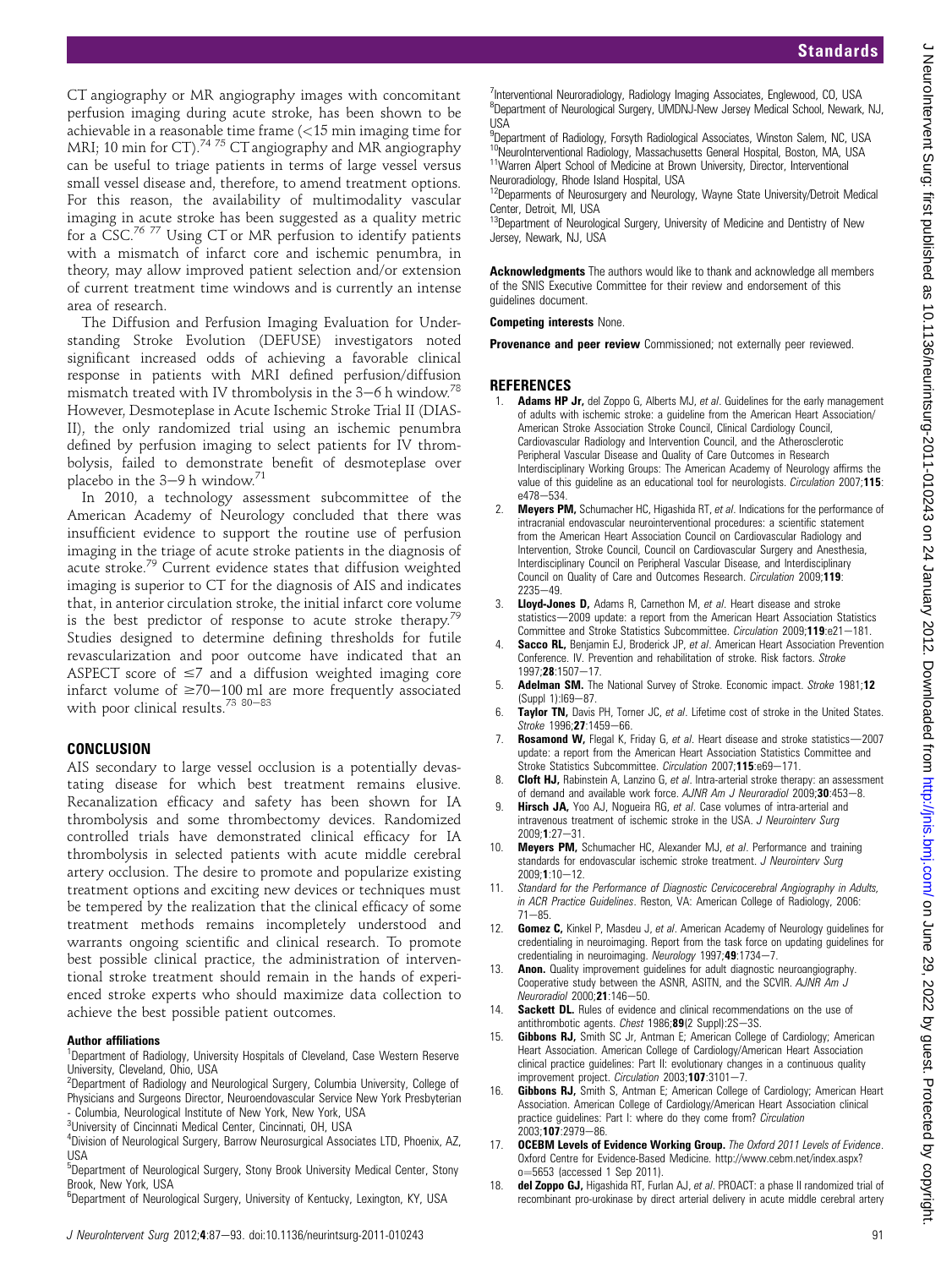stroke. PROACT Investigators. Prolyse in Acute Cerebral Thromboembolism. Stroke  $1998:29:4-11.$ 

- 19. **Furlan A,** Higashida R, Wechsler L, et al. Intra-arterial prourokinase for acute ischemic stroke. The PROACT II study: a randomized controlled trial. Prolyse in Acute Cerebral Thromboembolism. JAMA 1999:282:2003-11.
- 20. Smith WS, Sung G, Starkman S, et al. Safety and efficacy of mechanical embolectomy in acute ischemic stroke: results of the MERCI trial. Stroke  $2005:36:1432 - 8$
- 21. Penumbra Pivotal Stroke Trial Investigators. The penumbra pivotal stroke trial: safety and effectiveness of a new generation of mechanical devices for clot removal in intracranial large vessel occlusive disease. Stroke 2009:40:2761-8.
- 22. Saqqur M, Uchino K, Demchuk AM, et al. Site of arterial occlusion identified by transcranial Doppler predicts the response to intravenous thrombolysis for stroke. Stroke 2007:38:948-54.
- 23. **Hacke W,** Kaste M, Bluhmki E, et al. Thrombolysis with alteplase 3 to 4.5 hours after acute ischemic stroke. N Engl J Med 2008;359:1317-29.
- 24. Wahlgren N, Ahmed N, Eriksson N, et al. Multivariable analysis of outcome predictors and adjustment of main outcome results to baseline data profile in randomized controlled trials: Safe Implementation of Thrombolysis in Stroke-MOnitoring STudy (SITS-MOST). Stroke 2008;39:3316-22.
- 25. **Anon.** Tissue plasminogen activator for acute ischemic stroke. The National Institute of Neurological Disorders and Stroke rt-PA Stroke Study Group. N Engl J Med 1995;333:1581-7.
- 26. Del Zoppo GJ, Saver JL, Jauch EC, et al. Expansion of the time window for treatment of acute ischemic stroke with intravenous tissue plasminogen activator: a science advisory from the American Heart Association/American Stroke Association. Stroke  $2009:40:2945-8$ .
- 27. Albers GW, Amarenco P, Easton JD, et al. Antithrombotic and thrombolytic therapy for ischemic stroke: the Seventh ACCP Conference on Antithrombotic and Thrombolytic Therapy. Chest 2004;126(3 Suppl):483S-512S.
- 28. **Wahlgren N,** Ahmed N, Dávalos A, et al. Thrombolysis with alteplase for acute ischaemic stroke in the Safe Implementation of Thrombolysis in Stroke-Monitoring Study (SITS-MOST): an observational study. Lancet 2007;369:275-82.
- 29. Riedel CH, Zimmermann P, Jensen-Kondering U, et al. The importance of size: successful recanalization by intravenous thrombolysis in acute anterior stroke depends on thrombus length. Stroke 2011;42:1775-7.
- 30. Alberts MJ, Latchaw RE, Selman WR, et al. Recommendations for comprehensive stroke centers: a consensus statement from the Brain Attack Coalition. Stroke  $2005:36:1597 - 616$
- 31. **Schwamm LH,** Pancioli A, Acker JE 3rd, et al. Recommendations for the establishment of stroke systems of care: recommendations from the American Stroke Association's Task Force on the Development of Stroke Systems. Stroke 2005:36:690-703
- 32. George MG, Tong X, McGruder H, et al. Paul Coverdell National Acute Stroke Registry Surveillance - four states, 2005-2007. MMWR Surveill Summ  $2009$ ; 58:1-23.
- 33. Schwamm LH, Fonarow GC, Reeves MJ, et al. Get with the Guidelines-Stroke is associated with sustained improvement in care for patients hospitalized with acute stroke or transient ischemic attack. Circulation 2009;119:107-15.
- 34. **Alberts MJ,** Latchaw RE, Jagoda A, et al. Revised and updated recommendations for the establishment of primary stroke centers: a summary statement from the brain attack coalition. Stroke 2011;42:2651-65.
- 35. Nogueira RG, Schwamm LH, Hirsch JA, et al. Endovascular approaches to acute stroke, part 1: Drugs, devices, and data. AJNR Am J Neuroradiol  $2009; 30:649 - 61.$
- 36. Lee M, Hong KS, Saver JL, et al. Efficacy of intra-arterial fibrinolysis for acute ischemic stroke: meta-analysis of randomized controlled trials. Stroke 2010:41:932-7.
- 37. Lisboa RC, Jovanovic BD, Alberts MJ, et al. Analysis of the safety and efficacy of intra-arterial thrombolytic therapy in ischemic stroke. Stroke  $2002:33:2866 - 71$ .
- 38. Rha JH, Saver JL. The impact of recanalization on ischemic stroke outcome: a metaanalysis. Stroke 2007;38:967-73.
- 39. Bourekas EC, Slivka AP, Shah R, et al. Intraarterial thrombolytic therapy within 3 hours of the onset of stroke. Neurosurgery 2004;54:39-44.
- 40. **Moazami N,** Smedira NG, McCarthy PM, et al. Safety and efficacy of intraarterial thrombolysis for perioperative stroke after cardiac operation. Ann Thorac Surg 2001:72:1933-7
- 41. Mathews MS, Sharma J, Snyder KV, et al. Safety, effectiveness, and practicality of endovascular therapy within the first 3 hours of acute ischemic stroke onset. Neurosurgery 2009:65:860-5.
- 42. Lewandowski CA, Frankel M, Tomsick TA, et al. Combined intravenous and intraarterial r-TPA versus intra-arterial therapy of acute ischemic stroke: Emergency Management of Stroke (EMS) Bridging Trial. Stroke 1999;30:2598-605.
- 43. **IMS Study Investigators.** Combined intravenous and intra-arterial recanalization for acute ischemic stroke: the Interventional Management of Stroke Study. Stroke  $2004:35:904 - 11$
- 44. **IMS II Trial Investigators.** The Interventional Management of Stroke (IMS) II Study. Stroke 2007;38:2127-35.
- 45. Wolfe T, Suarez JI, Tarr RW, et al. Comparison of combined venous and arterial thrombolysis with primary arterial therapy using recombinant tissue plasminogen activator in acute ischemic stroke. J Stroke Cerebrovasc Dis  $2008;17:121-8.$
- 46. **Zaidat 00.** Suarez JL Santillan C, et al. Response to intra-arterial and combined intravenous and intra-arterial thrombolytic therapy in patients with distal internal carotid artery occlusion. Stroke  $2002; 33:1821 - 6$ .
- 47. Han MK, Kim SH, Ko SB, et al. Combined intravenous and intraarterial revascularization therapy using MRI perfusion/diffusion mismatch selection for acute ischemic stroke at 3-6 h after symptom onset. Neurocrit Care 2008:8:353-9.
- 48. Georgiadis AL, Memon MZ, Shah QA, et al. Comparison of partial (.6 mg/kg) versus full-dose (.9 mg/kg) intravenous recombinant tissue plasminogen activator followed by endovascular treatment for acute ischemic stroke: a meta-analysis. J  $Neuroimaqing$  2011;21:113-20.
- 49. Food and Drug Administration. Final Decision 510(k) for Concentric Merci(R) Retriever, August 11, 2004. http://www.fda.gov/cdrh/pdf3/k033736.pdf (accessed 1 Feb 2005).
- 50. **Becker KJ,** Brott TG. Approval of the MERCI clot retriever: a critical view. Stroke  $2005:36:400-3$
- 51. Nogueira RG, Liebeskind DS, Sung G, et al. Predictors of good clinical outcomes, mortality, and successful revascularization in patients with acute ischemic stroke undergoing thrombectomy: pooled analysis of the Mechanical Embolus Removal in Cerebral Ischemia (MERCI) and Multi MERCI Trials. Stroke 2009;40:3777-83.
- 52. Kelly ME, Furlan AJ, Fiorella D. Recanalization of an acute middle cerebral artery occlusion using a self-expanding, reconstrainable, intracranial microstent as a temporary endovascular bypass. Stroke 2008;39:1770-3.
- 53. Levy EI, Mehta R, Gupta R, et al. Self-expanding stents for recanalization of acute cerebrovascular occlusions. AJNR Am J Neuroradiol 2007;28:816-22.
- 54. Lum C, Stys PK, Hogan MJ, et al. Acute anterior circulation stroke: recanalization using clot angioplasty. Can J Neurol Sci 2006;33:217-22.
- 55. Nogueira RG, Schwamm LH, Buonanno FS, et al. Low-pressure balloon angioplasty with adjuvant pharmacological therapy in patients with acute ischemic stroke caused by intracranial arterial occlusions. Neuroradiology 2008;50:331-40.
- 56. **Fiorella DJ,** Levy El, Turk AS, et al. Target lesion revascularization after wingspan: assessment of safety and durability. Stroke 2009;40:106-10.
- 57. Levy EI, Siddiqui AH, Crumlish A, et al. First Food and Drug Administration-approved prospective trial of primary intracranial stenting for acute stroke: SARIS (stentassisted recanalization in acute ischemic stroke). Stroke 2009;40:3552-6.
- 58. **Miteff F**, Faulder KC, Goh AC, et al. Mechanical thrombectomy with a self-expanding retrievable intracranial stent (Solitaire AB): experience in 26 patients with acute cerebral artery occlusion. AJNR Am J Neuroradiol 2011;32:1078-81.
- 59. Lindsberg PJ, Mattle HP. Therapy of basilar artery occlusion: a systematic analysis comparing intra-arterial and intravenous thrombolysis. Stroke  $2006; 37:922-8$ .
- 60. Hacke W, Zeumer H, Ferbert A, et al. Intra-arterial thrombolytic therapy improves outcome in patients with acute vertebrobasilar occlusive disease. Stroke 1988:19:1216-22.
- 61. Levy EI, Firlik AD, Wisniewski S, et al. Factors affecting survival rates for acute vertebrobasilar artery occlusions treated with intra-arterial thrombolytic therapy: a meta-analytical approach. Neurosurgery 1999;45:539-45.
- 62. Smith WS. Intra-arterial thrombolytic therapy for acute basilar occlusion: pro. Stroke  $2007:38(2 \text{ Sunol}):701-3.$
- 63. Schonewille WJ, Wijman CA, Michel P, et al. Treatment and outcomes of acute basilar artery occlusion in the Basilar Artery International Cooperation Study (BASICS): a prospective registry study. Lancet Neurol 2009;8:724-30.
- 64. Nogueira RG, Yoo AJ, Buonanno FS, et al. Endovascular approaches to acute stroke, part 2: a comprehensive review of studies and trials. AJNR Am J Neuroradiol 2009;30:859-75.
- 65. Nahab F, Walker GA, Dion JE, et al. Safety of periprocedural heparin in acute ischemic stroke endovascular therapy: The multi MERCI trial. J Stroke Cerebrovasc Dis. Published Online First: 1 June 2011. doi:10.1016/j.jstrokecerebrovasdis.2011.04.009.
- 66. Anon. Abciximab in acute ischemic stroke: a randomized, double-blind, placebocontrolled, dose-escalation study. The Abciximab in Ischemic Stroke Investigators. Stroke 2000;31:601-9.
- 67. Adams HP Jr, Effron MB, Torner J, et al. Emergency administration of abciximab for treatment of patients with acute ischemic stroke: results of an international phase III trial: Abciximab in Emergency Treatment of Stroke Trial (AbESTT-II). Stroke 2008:39:87-99.
- 68. Molina CA, Saver JL. Extending reperfusion therapy for acute ischemic stroke: emerging pharmacological, mechanical, and imaging strategies. Stroke  $2005:36:2311 - 20$
- 69. **Qureshi AI,** Ali Z, Suri MF, et al. Intra-arterial third-generation recombinant tissue plasminogen activator (reteplase) for acute ischemic stroke. Neurosurgery  $2001:49:41-8.$
- 70. Haley EC Jr, Thompson JL, Grotta JC, et al. Phase IIB/III trial of tenecteplase in acute ischemic stroke: results of a prematurely terminated randomized clinical trial.  $Stroke 2010:41:707-11.$
- Hacke W, Furlan AJ, Al-Rawi Y, et al. Intravenous desmoteplase in patients with acute ischaemic stroke selected by MRI perfusion-diffusion weighted imaging or perfusion CT (DIAS-2): a prospective, randomised, double-blind, placebo-controlled study. Lancet Neurol 2009:8:141-50.
- 72. von Kummer R. Early major ischemic changes on computed tomography should preclude use of tissue plasminogen activator. Stroke 2003;34:820-1.
- 73. **Barber PA,** Demchuk AM, Zhang J, et al. Validity and reliability of a quantitative computed tomography score in predicting outcome of hyperacute stroke before thrombolytic therapy. ASPECTS Study Group. Alberta Stroke Programme Early CT Score. Lancet 2000;355:1670-4.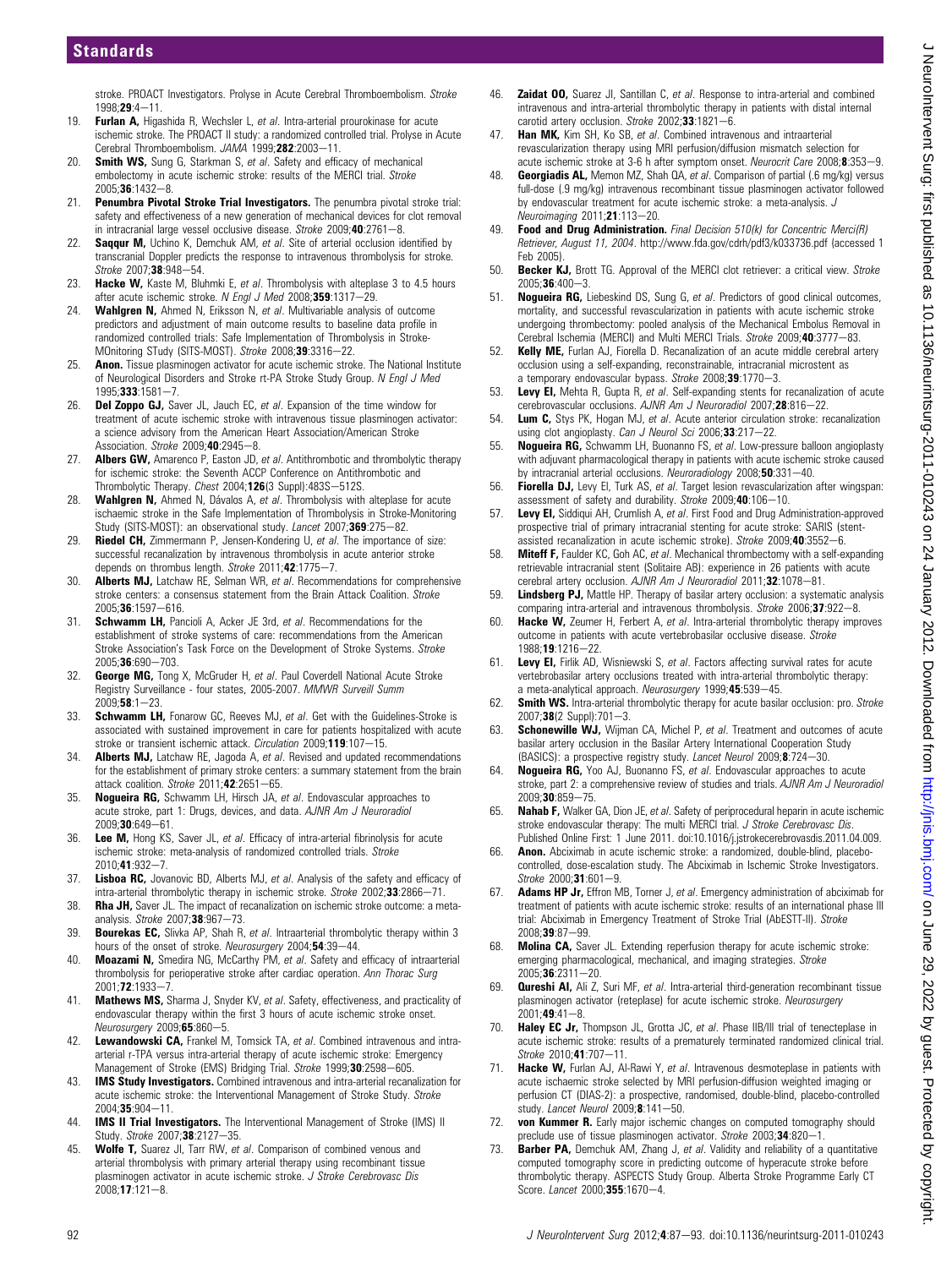- 74. Sunshine JL, Tarr RW, Lanzieri CF, et al. Hyperacute stroke: ultrafast MR imaging to triage patients prior to therapy. Radiology 1999;212:325-32.
- 75. Wintermark M, Reichhart M, Cuisenaire O, et al. Comparison of admission perfusion computed tomography and qualitative diffusion- and perfusion-weighted magnetic resonance imaging in acute stroke patients. Stroke 2002;  $33:2025 - 31$
- 76. Heidenreich JO, Hsu D, Wang G, et al. Magnetic resonance imaging results can affect therapy decisions in hyperacute stroke care. Acta Radiol  $2008,49.550 - 7$ .
- 77. **Leifer D,** Bravata DM, Connors  $JJ$  3rd, et al. Metrics for measuring quality of care in comprehensive stroke centers: detailed follow-up to Brain Attack Coalition comprehensive stroke center recommendations: a statement for healthcare professionals from the American Heart Association/American Stroke Association. Stroke 2011;42:849-77.
- 78. **Albers GW,** Thijs VN, Wechsler L, et al. Magnetic resonance imaging profiles predict clinical response to early reperfusion: the diffusion and perfusion imaging evaluation for understanding stroke evolution (DEFUSE) study. Ann Neurol  $2006:60:508 - 17$
- 79. **Schellinger PD**, Bryan RN, Caplan LB, et al. Evidence-based guideline: The role of diffusion and perfusion MRI for the diagnosis of acute ischemic stroke: report of the Therapeutics and Technology Assessment Subcommittee of the American Academy of Neurology. Neurology  $2010$ ; 75:177-85
- 80. **Yoo AJ, Verduzco LA, Schaefer PW, et al. MRI-based selection for intra-arterial** stroke therapy: value of pretreatment diffusion-weighted imaging lesion volume in selecting patients with acute stroke who will benefit from early recanalization. Stroke  $2009:40:2046 - 54$
- 81. **Jovin TG,** Yonas H, Gebel JM, et al. The cortical ischemic core and not the consistently present penumbra is a determinant of clinical outcome in acute middle cerebral artery occlusion. Stroke 2003:34:2426-33.
- 82. Thomalla GJ, Kucinski T, Schoder V, et al. Prediction of malignant middle cerebral artery infarction by early perfusion- and diffusion-weighted magnetic resonance imaging. Stroke 2003;34:1892-9.
- 83. **MIvnash M,** Lansberg MG, De Silva DA, et al. Refining the definition of the malignant profile: insights from the DEFUSE-EPITHET pooled data set. Stroke  $2011 \cdot 42 \cdot 1270 - 5$



# **SAVE TIME AND KEEP INFORMED SCAN. SIGN UP. eTOC.**



Utilise our Quick Response code (QR) to sign up for our electronic table of contents (eTOC) alert.

To make this simple you can sign up now via your Smartphone.



1. Download a free QR reader from your handset's app store

- 2. Hold your Smartphone over the QR code
- 3. You will then be forwarded to the eTOC sign up page
- To find out more about OR codes visit
- group.bmj.com/products/journals/qr-codes



## BMJIJournals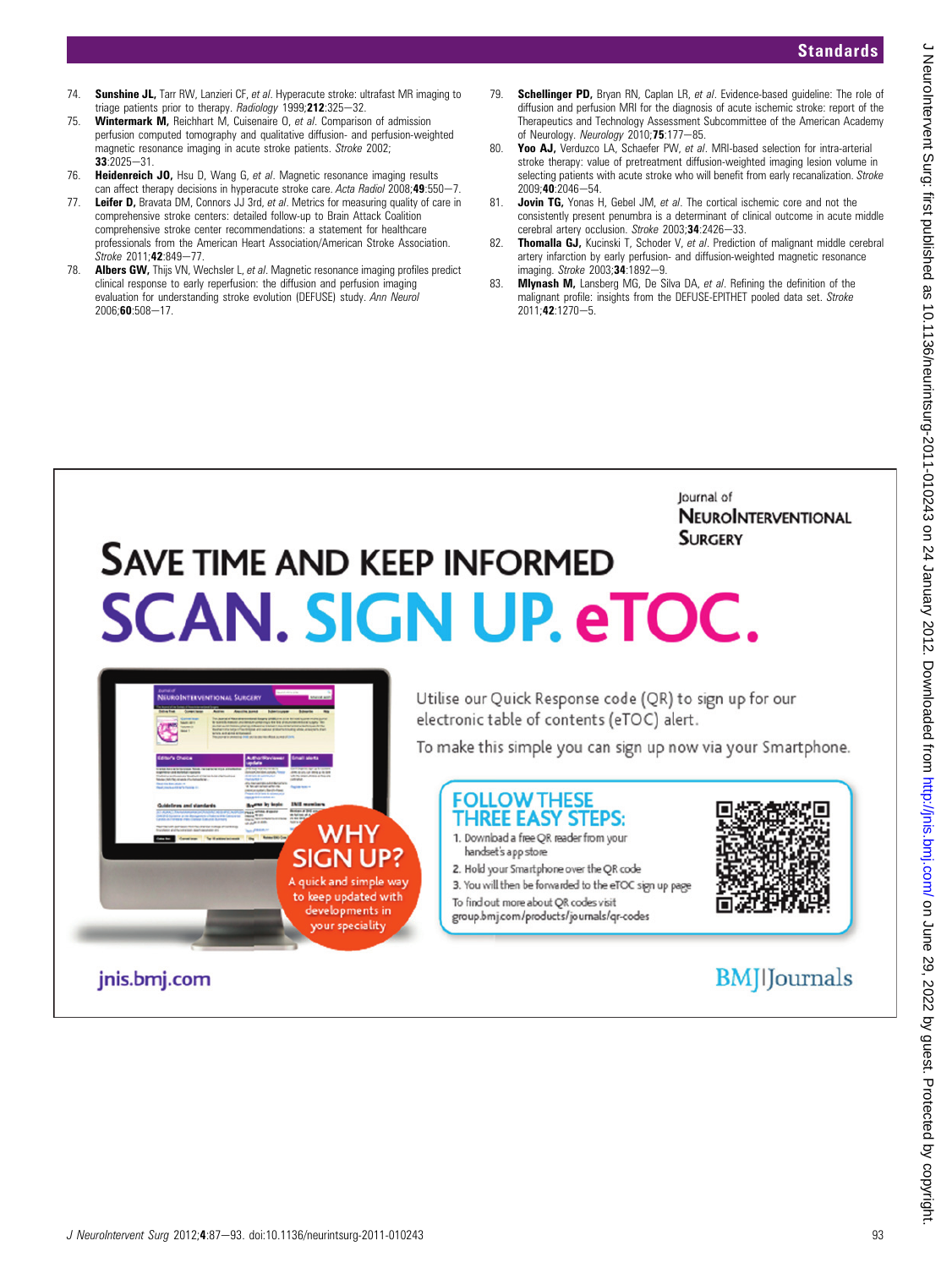- 7. **Alaraj A,** Wallace A, Mander N, et al. Outcome following symptomatic cerebral vasospasm on presentation in aneurysmal subarachnoid hemorrhage: coiling vs clipping. World Neurosurg 2010;74:138-42.
- 8. Wikholom G, Lindgren H, Rodriguez H, et al. Embolization with Guglielmi detachable coils during the period of increased risk for cerebral vasospasm: early outcome. Neuroradiology 2000:42:833-7.
- 9. Murayama Y, Malisch T, Guglielmi G, et al. Incidence of cerebral vasospasm after endovascular treatment of acutely ruptured aneurysms: report on 69 cases. J  $Neurosura$  1997:87:830-5.
- 10. **Morizane A, Nakahara I, Sakai N, et al. Endovascular surgery for treated aneurysm** with symptomatic vasospasm. No Shinkei Geka 1999;27:941-6.
- 11. Murayama Y, Song JK, Uda K, et al. Combined endovascular treatment for both intracranial aneurysm and symptomatic vasospasm. AJNR Am J Neuroradiol 2003:24:133-9.
- 12. **Sugiu K,** Katsumata A, Ono Y, et al. Angioplasty and coiling of ruptured aneurysm with symptomatic vasospasm: technical case report. Surg Neurol 2003;59:413-17.
- 13. Tosaka M, Okajima F, Hashiba Y, et al. Sphingosine 1-phosphate contracts canine basilar arteries in vitro and vivo. Possible role in pathogenesis of cerebral vasospasms. Stroke  $2001;32:2913-19$ .
- 14. **Shibuya M,** Suzuki Y, Sugita K, et al. Effect of AT877 on cerebral vasospasm after aneurismal hemorrhage. J Neurosurg 1992; 76:572-7.
- 15. Kassell NF, Helm G, Simmons N, et al. Treatment of cerebral vasospasm with intraarterial papaverine. J Neurosurg 1992;77:848-52.
- 16. Wanke I, Dorfler A, Dietrich U, et al. Combined endovascular therapy of ruptured aneurysms and cerebral vasospasm. Neuroradiology 2000:42:926-9.
- 17. Hope JKA, Byrne JV, Molyneux AJ, et al. Factors influencing successful angiographic occlusion of aneurysms treated by coil embolization. AJNR Am J Neuroradiol 1999;20:391-9.
- 18. Byrne JV. Acute endovascular treatment by coil embolization of ruptured intracranial aneurysms. Ann R Coll Surg Engl  $2001;83:253-7$ .
- 19. Kaku Y, Yonekawa Y, Tsukahara T, et al. Superselective intra-arterial infusion of papaverine for the treatment of cerebral vasospasm after subarachnoid hemorrhage.  $J$  Neurosurg 1992;77:842-7.
- 20. **Terada T**, Kinoshita Y, Yokote H, et al. The effect of endovascular therapy for cerebral arterial spasm, its limitations and pitfalls. Acta Neurochir (Wien) 1997;139:227-34.
- 21. Clouston JE, Numaguchi Y, Zoarski GH, et al. Intraarterial papaverine infusion for cerebral vasospasm after subarachnoid hemorrhage. AJNR Am J Neuroradiol 1995:16:27-38
- 22. **Jin Y,** Sagher O, Thai QA, et al. The effects of papaverine on phorbol dibutylate-induced vasoconstriction in brain slice microvessels. J Neurosurg  $1994 \cdot 81.574 - 8$
- 23. Clyde BL, Firlik AD, Kaufmann AM, et al. Paradoxical aggravation of vasospasm with papaverine infusion following aneurysmal subarachnoid hemorrhage. J Neurosurg 1996:84:690-5.
- 24. Biondi A, Ricciardi GK, Puybasset L, et al. Intra-arterial nimodipine for the treatment of symptomatic cerebral vasospasm after aneurysmal subarachnoid hemorrhage: preliminary results.  $A\text{-}N\text{-}B\text{-}N$  Neuroradiol 2004:25:1067-76.
- 25. Mayer TE, Dichagans M, Straube A, et al. Continuous intra-arterial nimodipine for the treatment of cerebral vasospasm. Cardiovasc Intervent Radiol 2008;31:1200-4.
- 26. Keuskamp J, Murali R, Chao KH, et al. High-dose intraarterial verapamil in the treatment of cerebral vasospasm after aneurysmal subarachnoid hemorrhage. J Neurosurg 2008;108:458-63.
- 27. **Albanese E,** Russo A, Quiroga M, et al. Ultrahigh-dose intraarterial verapamil in the treatment of cerebral vasospasm after aneurysmal subarachnoid hemorrhage. J Neurosurg 2010;113:913-22.
- 28. Tachibana E, Harada T, Shibuya M, et al. Intra-arterial infusion of fasudil hydrochroride for treating vasospasm following subarachnoid haemorrhage. Acta Neurochirurgica (Wien) 1999;141:13-19.
- 29. Hanggi D, Beseoglu K, Turowski B, et al. Feasibility and safety of intrathecal nimodipine on posthaemorrhagic cerebral vasospasm refractory to medical therapy and endovascular therapy. Clin Neurol Neurosurg 2008;110:784-90.
- 30. **Eskridge JM,** McAuliffe W, Song JK, et al. Balloon angioplasty for the treatment of vasospasm: results of first 50 cases. Neurosurgery 1998;42:510-17.
- 31. Eskridge JM, Song JK, Elliott JP, et al. Balloon angioplasty of the A1 segment of the anterior cerebral artery narrowed by vasospasm. J Neurosurg 1999;91:153-6.

## **Corrections**

Blackham KA, Meyers PM, Abruzzo TA, et al. Endovascular therapy of acute ischemic stroke: report of the Standards of Practice Committee of the Society of NeuroInterventional Surgery. J NeuroIntervent Surg 2012;4:87-93.

The following author's details should read: Albuquerque FC, Barrow Neurosurgical Associates LTD, Phoenix, AZ, USA.

J NeuroIntervent Surg 2012:4:195. doi:10.1136/neurintsurg-2011-010243corr1

Meyers PM, Blackham KA, Abruzzo TA, Gandhi CD, Higashida RT, Hirsch JA, Hsu D, Moran CJ, Narayanan S, Prestigiacomo CJ, Tarr R. on behalf of the Society for NeuroInterventional Surgery. Society of NeuroInterventional Surgery Standards of Practice: general considerations. *J NeuroIntervent Surg* 2012;4:11-15. doi:10.1136/neurintsurg-2011-010180.

The following author has been added to the author list: Dr. Muhammad Shazam Hussein

J NeuroIntervent Surg 2012:4:195. doi:10.1136/neurintsurg-2011-010180corr1

Eicker S, Etminan N, Turowski B, et al. Intracranial carotid artery stent placement causes delayed severe intracranial hemorrhage in a patient with moyamoya disease. J NeuroIntervent Surg 2011;3:160-162. doi:10.1136/jnis.2010.003004.

This article was published with the incorrect doi number. The correct doi number is: doi:10.1136/jnis.2010.3004.

J NeuroIntervent Surg 2012:4:195. doi:10.1136/jnis.2010.3004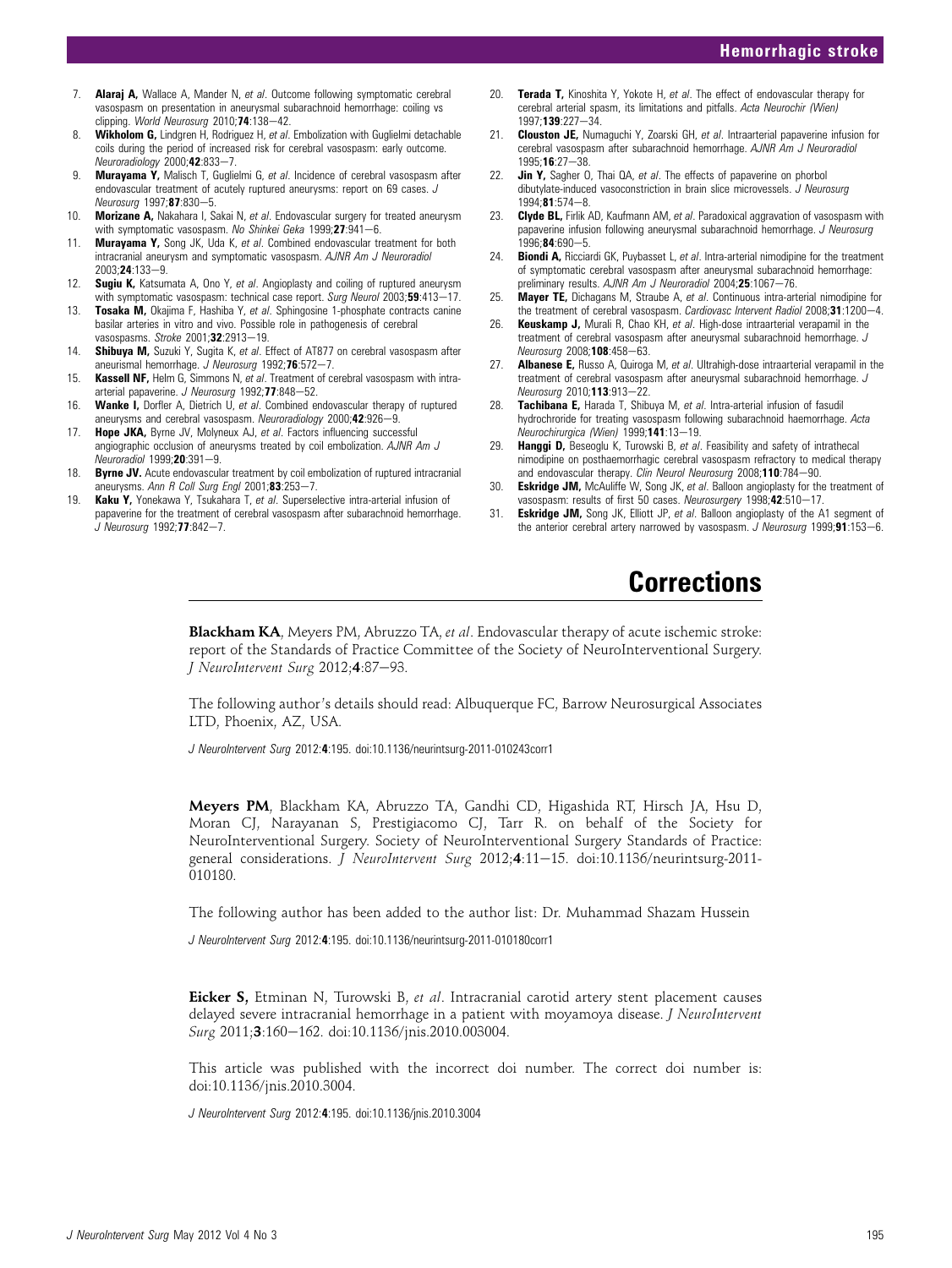### ORIGINAL RESEARCH

## Stent assisted coiling of the ruptured wide necked intracranial aneurysm

Y M Lodi,<sup>1,2</sup> J G Latorre,<sup>3</sup> Z El-Zammar,<sup>3</sup> A Swarnkar,<sup>2</sup> E Deshaies,<sup>1,2</sup> R D Fessler<sup>4</sup>

### **ABSTRACT**

SUNY Upstate Medical University, Syracuse, New York, **IISA** <sup>2</sup>Department of Radiology, SUNY Upstate Medical University, Syracuse, New York, USA <sup>3</sup>Department of Neurology, SUNY Upstate Medical University, Syracuse, New York, **IISA** <sup>4</sup>Department of Neurosurgery, St John Main, Detroit, Michigan, USA

<sup>1</sup>Department of Neurosurgery,

### Correspondence to

Professor Y M Lodi, Department of Neurology, Radiology and Neurosurgery, SUNY Upstate Medical University, 750 E Adams Street, Syracuse, NY 13210, USA; yahia25@hotmail.com

Received 28 March 2011 Revised 23 May 2011 Accepted 26 May 2011 Published Online First 18 July 2011

**Background** Stent assisted coiling of unruptured wide necked intracranial aneurysms require antiplatelets to prevent stent thrombosis. The effect of the loading dose of antiplatelets prior to the stent coiling procedure in an unsecured wide necked ruptured intracranial aneurysm is not known.

**Objective** To report any potential complication associated with the use of both aspirin and clopidogrel in stent assisted coiling of ruptured wide necked intracranial aneurysms.

**Methods** Consecutive patients who underwent stent assisted coiling for ruptured wide necked intracranial aneurysm were enrolled from 2005 to 2009. Patients' demographics, including Hunt and Hess grade, Fisher scale, and location and size of aneurysms, were collected. Complications such as rupture of aneurysm, thromboembolic events, ventriculostomy associated or systemic hemorrhages were recorded. Additionally, a 90 day outcome measurement was obtained using the Glasgow Outcome Scale.

**Results** 22 patients with a mean age of  $50\pm13$  years underwent stent assisted coiling. A loading dose of clopidogrel 300 mg and aspirin 325 mg orally were given prior to stent placement. There was no intraoperative rupture of aneurysm, ventriculostomy associated hemorrhage or systemic hemorrhagic event. There were two episodes of stent thrombosis; one was an asymptomatic event which developed during the stent assisted coiling procedure and resolved spontaneously; the other was symptomatic which required intra-arterial administration of glycoprotein IIbIIIa receptor antagonist. There was no mortality and good outcome was observed in 82% of patients.

**Conclusion** In our series of carefully selected patients, therapeutic dual antiplatelet loading prior to stent assisted coiling of ruptured wide necked intracranial aneurysm was not associated with increased bleeding complications. However, thromboembolic events remain the main challenge. Further study is required to confirm the safety of antiplatelet loading in stent assisted ruptured intracranial aneurysm coiling.

### INTRODUCTION

The challenges of stent assisted treatment of complex intracranial aneurysm have been described in previous studies. Most of the data $1-9$  came from experiences of using Neuroform stents (Boston Scientific Target, Fremont, California, USA) which were approved by the Food and Drug Administration in 2002 under humanitarian device exemption. The Enterprise stent (Cordis Neurovascular, Miami, Florida, USA) is a relatively new intracranial stent approved by the Food and Drug Administration in 2007 under the guideline of humanitarian device exemption for the treatment of wide necked intracranial aneurysm. The uses of these types of stents have been associated with technical challenges, including difficulties in navigation of stent, imprecise placement of stent and stent<br>migration.<sup>1–10</sup> The-technical-challenge-in-navigation of stent in the intracranial circulation varies from 3% to 14.2%, and the incidence of stent migration ranges from 1% to 16%. The clinical complications associated with stents include intraoperative rupture of aneurysm and immediate or delayed thromboembolic events associated with stent.<sup>1 $-8$  10</sup> The most common clinical complication is transient or permanent thromboembolic event related to intracranial stent, the incidence of which varies from 2% to 21%. The second most common clinical complication is intraoperative rupture of aneurysm and hemorrhage that varies from 1.5% to 15%. Most of the patients enrolled in the previous studies had unruptured wide necked aneurysms and the numbers of ruptured intracranial aneurysm patients were very small. However, two recent studies<sup>11 12</sup> enrolled many ruptured wide necked aneurysms but the results varied. Recently, two studies<sup>13 14</sup> deliberately evaluated the risk and benefit of stent assisted repair of ruptured intracranial aneurysms. In both studies $^{13}$   $^{14}$ there was no preoperative standard antiplatelet regiment using aspirin and clopidogrel for the protection of stent. However, in one,13 glycoprotein IIbIIIa receptor antagonist was administered intraoperatively prior to stent deployment.

Currently, there is no single study that has specifically used an antiplatelet regiment (both aspirin and clopidogrel) prior to the deployment of stent or evaluated the antiplatelet effect on hemorrhagic and thromboembolic complications in ruptured intracranial wide necked aneurysm. The objective of our study was to evaluate the safety, feasibility and outcome of patients who were treated with therapeutic doses of both aspirin and clopidogrel prior to stent assisted coiling of their ruptured intracranial aneurysm. Additionally, we tried to evaluate any hemorrhagic complications associated with the use of antiplatelets and placement of external ventricular drainage (EVD) catheter in our series.

### **METHODS**

Data of patients undergoing stent assisted treatment of intracranial wide necked and fusiform aneurysms were prospectively collected and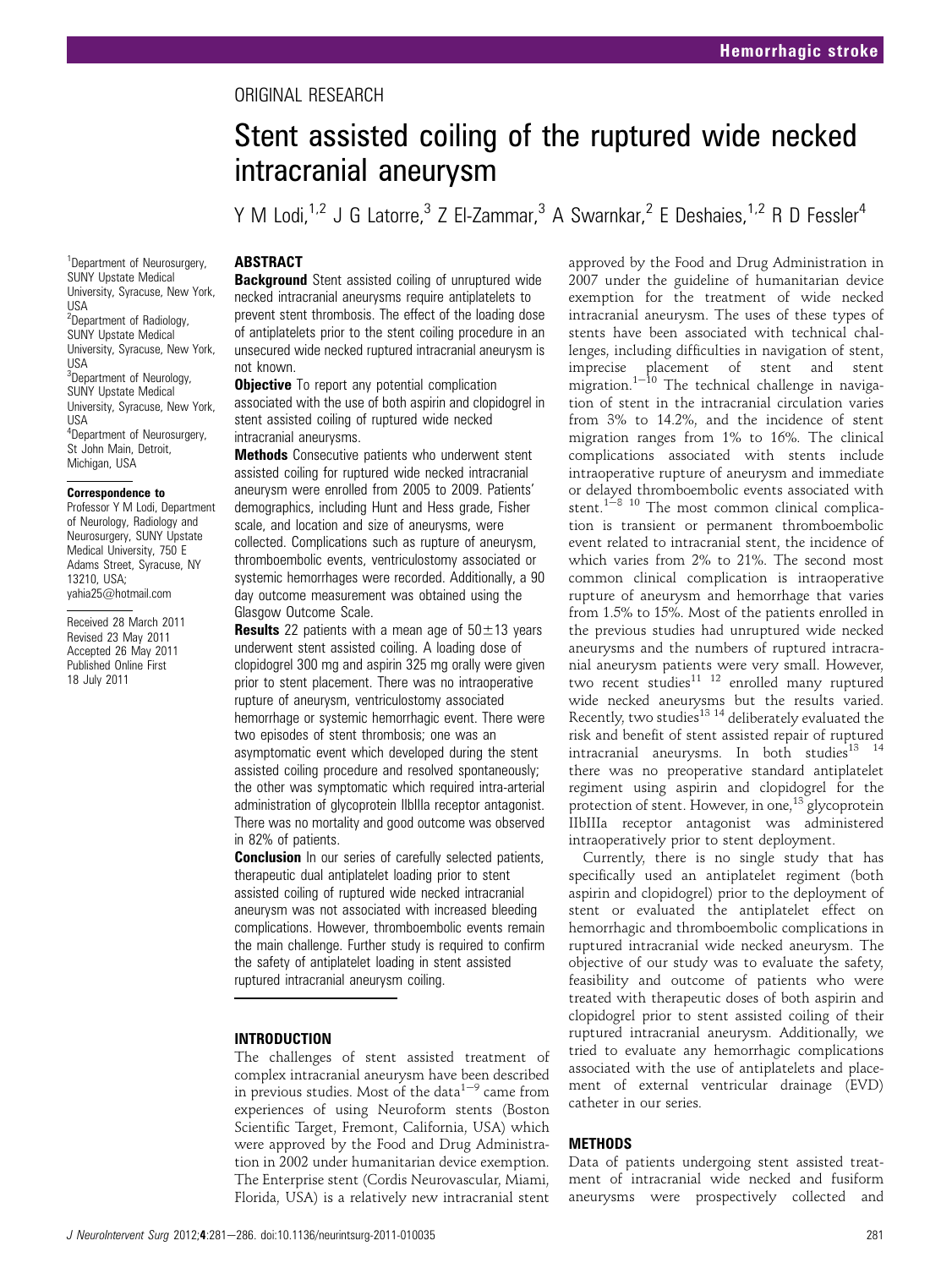maintained in a database. Twenty-two consecutive patients who underwent stent assisted coiling of an intracranial ruptured wide necked aneurysm were selected and their data were retrospectively analyzed. Institutional Review Board approval was obtained prior to the treatment and retrieval of the data. The decision regarding surgical clipping versus endovascular stent assisted treatment of the aneurysm was made on the agreement between a vascular neurosurgeon and a neuroendovascular specialist. Additionally, prior to the selection of stent assisted repair, the treating endovascular operator thoroughly evaluated the architecture of the parent artery and ruled out any perceived difficulties in navigations through the blood vessels and catheterizations of the aneurysm.

The clinical severity of subarachnoid hemorrhage was assessed using the Hunt and Hess (H&H) grade, and the radiographic grade was measured using the Fisher scale. Outcomes were predefined on the basis of radiographic and clinical criteria. Radiographic outcomes were defined as the rate of immediate occlusion (complete occlusion (100%), near complete occlusion or neck remnant (>95% but <100%) or subtotal occlusion <95%) after stent assisted coiling of the ruptured aneurysm. Clinical outcomes were measured using the Glasgow Outcome Scale (GOS). Outcome was defined as good if the obtained GOS was  $\geq$ 4 at the 90 day follow-up visit.

Wide necked aneurysm was defined as having a dome to neck ratio <2 or a neck >4 mm in diameter. All patients with a ruptured aneurysm who underwent stent assisted repair were treated with both a loading dose of aspirin 325 mg and clopidogrel 300 mg at least 2 h prior to intended stent deployment. Patients were continued on both aspirin 325 mg and clopidogrel 75 mg daily for 4 weeks after the stenting procedure and thereafter on daily 325 mg aspirin alone.

An EVD was placed if indicated prior to the procedure and initiation of antithrombotic medications to prevent potential bleeding complications related to ventriculostomy insertion. We also avoided postprocedural intravenous anticoagulation in subarachnoid hemorrhage patients to prevent potential bleeding complications associated with the ventriculostomy catheter. However, standard subcutaneous anticoagulation for the prevention of deep venous thrombosis was continued.

### **Procedures**

Stent assisted coiling techniques have been described previously by us.<sup>7</sup> 15 16 Briefly, a 6 F guiding catheter (Boston Scientific Target, Fremont, California, USA) flushed with continuous heparinized saline was placed in the proximal part of the vessel of interest (internal carotid, vertebral artery) and advanced through the guiding catheter under the guidance of fluoroscope and roadmaps. The aneurysm was crossed with a microcatheter (SL 10; Boston Scientific Target) and a microwire (Synchro 14 (Boston Scientific Target) or Transcend 14 (Cordis, Miami, Florida, USA)). The microcatheter was swapped with an exchange length microwire (X-celerator 300 cm; eV3, Irvine, California, USA). Stent delivery system was prepared and advanced over the exchange length microwire as a unit and subsequently deployed across the neck of the aneurysm. Recently, we had begun to use a direct approach in which a 200 cm 0.014 compatible microwire was back loaded through the stent delivery system and the stent delivery system was then advanced as a unit through the guiding catheter. For the Enterprise stent (Cordis Neurovascular), a 14 compatible microcatheter (Prowler select 14; Boston Scientific Target) was loaded over the microwire (Synchro 14; Boston Scientific Target) which was placed on the parent artery distal to the neck of the aneu-

rysm. Placement of the microcatheter was confirmed with a microcatheter angiogram. Baseline serum activated coagulation time was obtained, and intravenous heparin was administered after placement of the stent delivery catheter in the parent artery distal to the aneurysm and just  $5-10$  min prior to stent delivery to achieve an activated coagulation time of 1.5 times the baseline value. To cover the neck of the aneurysm adequately, the stent was deployed at least 4 mm proximal and 4 mm distal to the neck of the parent artery. The aneurysms in this series were catheterized by the direct approach in which the microcatheter was advanced through the interstiches of the Neuroform stent and Enterprise stent over a soft 14 compatible microwire (Synchro soft 14; Boston Scientific Target). Angiographic and clinical follow-up was planned for each patient at 3, 12, 18 and 36 months.

### Statistical analysis

Patient demographics, including age, race, gender, cardiovascular risk factors, and location and size of aneurysm, were collected. A Student's t test of independent samples was performed to compare means, and either a Pearson  $\chi^2$  test or Fisher's exact test was used to compare proportions. Univariate analysis was done to determine if there were clinical or patient characteristics associated with thromboembolic complications. Due to the low number of observed outcomes, multivariable analysis was not performed. All analyses were carried out using statistical software SAS V.9.1.3.

### RESULTS

Twenty-two patients with a mean age of  $50\pm13$  years underwent successful stent assisted coiling of ruptured wide necked intracranial aneurysms using 24 intracranial stents (Neuroform 14, Enterprise 10) (figures 1 and 2). The majority of the patients were female (19/22) and basilar artery bifurcation aneurysm was present in 11 (50%) cases. A presenting H&H clinical grade I was observed in 11 patients, grade II in three patients, grade III in four patients and grade IV in four patients. A history of hypertension was present in 10/22, active smoking history in 11/22 and a history of prior intracranial aneurysm was present in one patient. In our series, antiplatelet loading with clopidogrel 300 mg and aspirin 325 mg was given at least 2 h and not more than 3 h prior to stent deployment. Fifteen patients required EVD placements—in 13 cases the EVD was placed at least 6 h before the procedure and antithrombotic loading dose while in two cases the EVD was placed after the procedure and antithrombotic loading dose, one on the same day and the other on postoperative day 2. There was no intraoperative rupture of aneurysm or hemorrhage related to ventriculostomy placement or systemic hemorrhagic events. Successful stent deployment was achieved in all cases without any significant technical difficulties.

There were two episodes of stent thrombosis. The first event was an asymptomatic non-occlusive stent thrombosis which developed during stent assisted coiling procedure in a 38-year-old woman (table 1, figure 3) with right paraophthalmic blister ruptured aneurysm (presenting H&H grade I and Fisher grade 3). In this case, early stent thrombosis occurred after multiple attempts were made to place the microcatheter into the aneurysm for suitable placement of coil. At that time it was decided to abort further attempts to catheterize the aneurysm and the microcatheter was withdrawn from the parent artery. Since the aneurysm was unsecured and the stent was non-occlusive with good antegrade flow, the operator decided to observe for 45 min to see the progression of stent thrombosis instead of administering a thrombolytic drug. The patient was given additional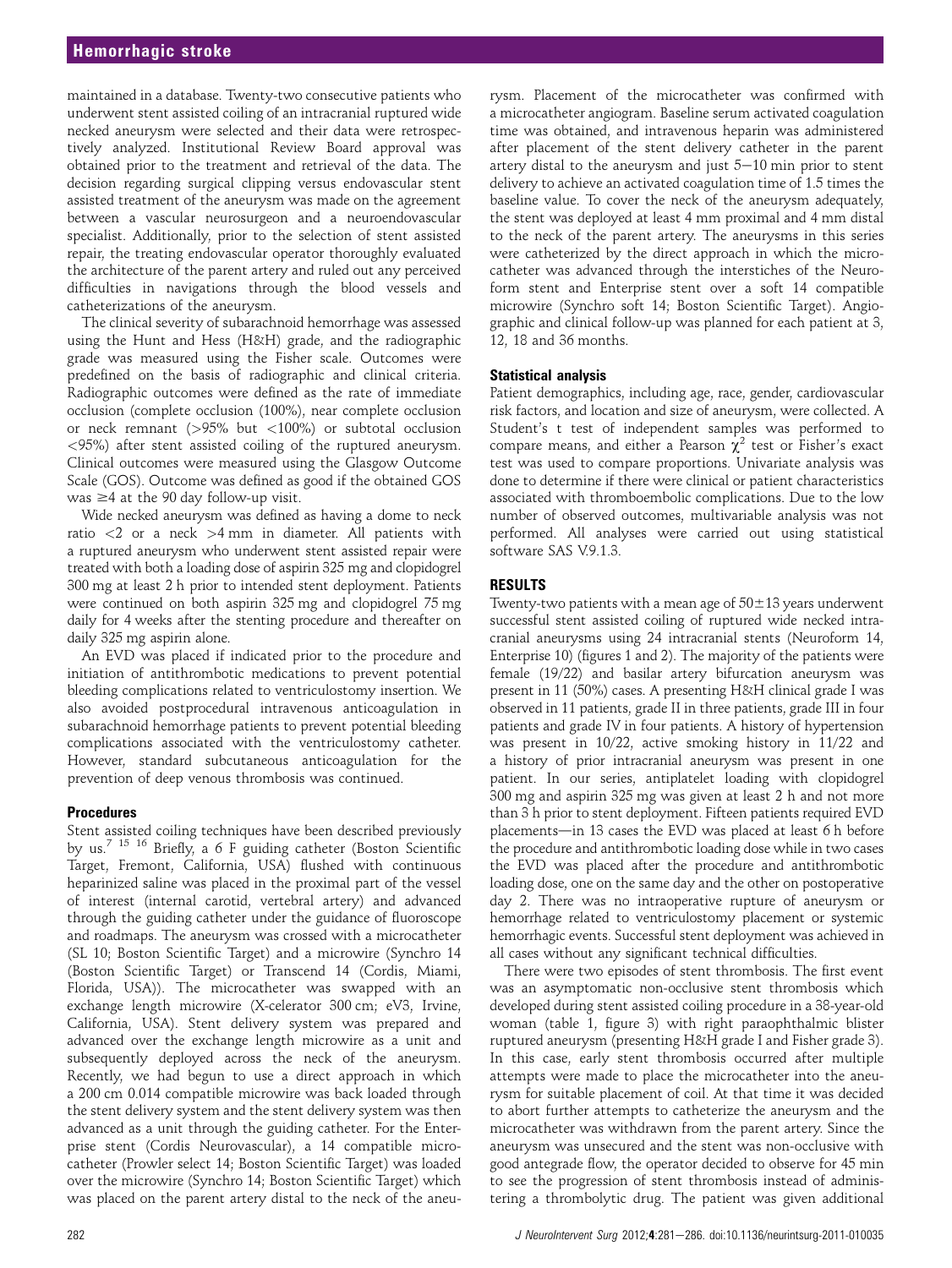### Hemorrhagic stroke

Figure 1 (A) A 49-year-old women with multiple cerebrovascular risk factors presented with subarachnoid hemorrhage Hunt and Hess grade IV and Fisher grade 3 due to a ruptured basilar artery (BA) bifurcation aneurysm. (B) Patient underwent stent assisted repair of the aneurysm in the acute phase.



intravenous fluid and blood pressure was kept at the higher limit of normal. Within 20 min after withdrawal of the microcatheter, stent thrombosis began to resolve spontaneously and showed complete resolution in 45 min. The procedure was rescheduled in 6 days when successful placement of coil was achieved without any recurrent thrombosis. The patient was discharged home after 21 days with a GOS score of 5. The second event was observed on postoperative day 2 in a 46-year-old woman with H&H grade III and Fisher grade 3 who underwent stent assisted coiling of a ruptured basilar artery bifurcation aneurysm. Emergent intra-arterial administration of glycoprotein IIbIIIa receptor antagonist resulted in complete resolution of clot and symptoms. There was no mortality in our series. Good outcome was observed in 82% of patients (GOS score of 5 in 17 and GOS 4 in one) and poor outcome in 18% of patients (GOS 3 in four).

### **DISCUSSION**

Stent assisted coiling of ruptured wide necked intracranial aneurysm patients has been included in the series of stent assisted coiling of intracranial aneurysms $^{11\;\;12}$  and the results have been conflicting. In a recent study of 40 patients with 41 acute ruptured aneurysms treated with 41 Neuroform stents, an intraoperative intravenous dose of glycoprotein IIbIIIa receptor antagonist (eptifibatide) was given intravenously during the

procedure instead of oral antiplatelets prior to stent placement.<sup>13</sup> However, a postoperative loading dose of clopidogrel and aspirin was provided. Intraoperative rupture of aneurysm was reported in 3/41 aneurysms while non-aneurysmal intracranial hemorrhage was observed in 2/40 cases. An intraoperative radiographic thromboembolic event was observed in four cases, three of which resolved after administration of eptifibatide. Ischemic stroke was observed in 5/40 cases, one immediate and four in a delayed fashioned. In another study,  $14$  61 patients with acutely ruptured intracranial aneurysm were treated with stent assisted coiling. Most patients received intraprocedure acetylsalicylic acid. Some received heparin before stent deployment and some received heparin after stent deployment. Most received both aspirin and clopidogrel after the procedure. Technical success was observed in 72%. Intraoperative rupture of aneurysm was observed in 4/61 cases. Intraoperative thromboembolic events occurred in 9/61 cases. Mortality was observed in 20%. Good outcome was observed (GOS 5 and 4) in 69% of cases.

In comparing the results of our study with the most recent studies<sup>13</sup><sup>14</sup> (table 2), reporting only ruptured aneurysms, we observed no intraoperative rupture or postoperative hemorrhages in our series. In addition, compared with our series, the thromboembolic events, including stroke, were also higher in previous series,  $13^{14}$  including a study  $13^{13}$  that utilized

Figure 2 (A) A 42-year-old women presented with a subarachnoid hemorrhage Hunt and Hess grade I and Fisher grade 1 due to a ruptured basilar artery bifurcation complex aneurysm. (B) Patient underwent stent assisted repair in the acute phase with obliteration of the aneurysm.

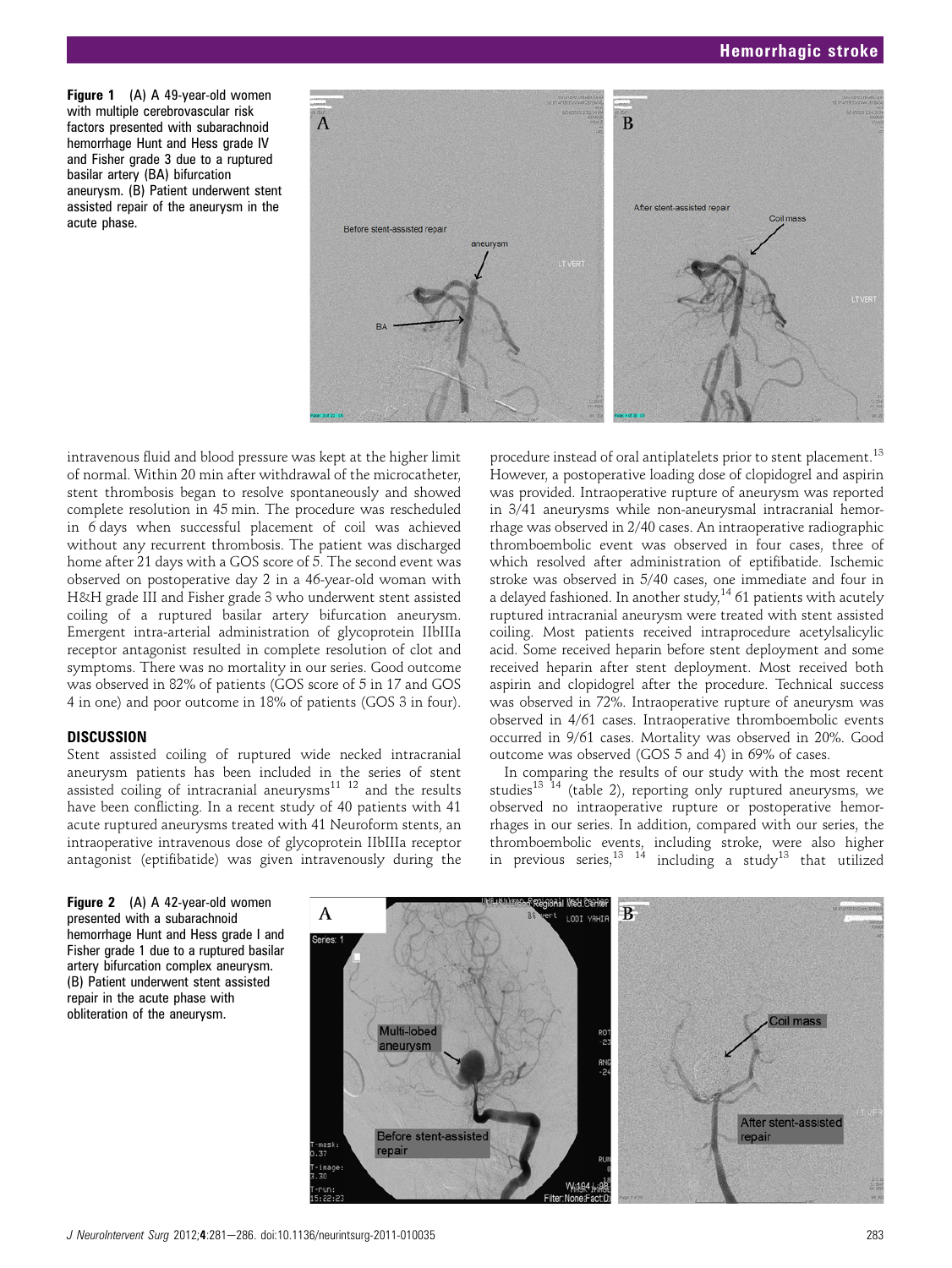Table 1 Clinical characteristics and outcome of patients who underwent stent assisted repair of ruptured wide necked intracranial aneurysms

| Age/sex | <b>H&amp;H</b> | <b>Fisher</b> | <b>Location of</b><br>aneurysm | Size (mm) | Time of EVD<br>placement | <b>Stent</b>     | <b>Stent</b><br>thrombosis | Immediate result<br>of obliteration | 12 months<br>results | 30 and 90<br>day GOS |
|---------|----------------|---------------|--------------------------------|-----------|--------------------------|------------------|----------------------------|-------------------------------------|----------------------|----------------------|
| 71/M    |                |               | <b>BA</b> bifurcation          | 9         | No                       | Enterprise       | No                         | Near complete                       | Pending              | 5                    |
| 39/F    | Ш              | 4             | Left VA                        | 4.4       | After                    | Neuroform        | No                         | Near complete                       | Complete             | 5                    |
| 59/F    | IV             |               | Left paraclinoid ICA           | 5         | After                    | Neuroform        | No                         | Subtotal                            | Complete             | 5                    |
| 48/F    | III            | 4             | <b>BA</b> bifurcation          | 9         | <b>Before</b>            | <b>Neuroform</b> | No                         | Subtotal                            | Complete             | 3                    |
| 53/M    | IV             | 4             | <b>Right MCA</b>               | 13        | Before                   | Neuroform        | No                         | Subtotal                            | Complete             | 5                    |
| 42/F    |                |               | Left ophthalmic artery         | 6         | No                       | Neuroform        | No                         | Subtotal                            | Near complete        | 5                    |
| 51/F    | IV             | 4             | <b>BA</b> bifurcation          | 6         | before                   | Enterprise       | No                         | Near complete                       | Pending              | 5                    |
| 34/F    | Ш              | 2             | <b>Right PICA</b>              |           | <b>Before</b>            | Enterprise       | No                         | Complete                            | Complete             |                      |
| 38/F    |                |               | Left ophthalmic artery         | 3         | No                       | Enterprise       | Yes                        | Complete                            | Complete             | 5                    |
| 31/F    | Ш              | 4             | <b>BA</b> bifurcation          |           | No                       | Enterprise       | No                         | Complete                            | Complete             | 3                    |
| 30/F    |                |               | <b>BA</b> bifurcation          |           | No                       | Enterprise       | No                         | Complete                            | Complete             |                      |
| 67/M    | Ш              | 4             | <b>BA</b> bifurcation          | 16        | <b>Before</b>            | Enterprise       | No                         | Subtotal                            | Subtotal             |                      |
| 42/F    |                | 2             | PComA                          | 5         | <b>Before</b>            | Neuroform        | No                         | Subtotal                            | Complete             | 5                    |
| 33/F    |                | 4             | PComA                          | 8         | <b>Before</b>            | Neuroform        | No                         | Subtotal                            | Near complete        | 3                    |
| 67/F    |                | 2             | <b>MCA</b>                     | 30        | <b>Before</b>            | Neuroform        | No                         | Subtotal                            | Subtotal             | 5                    |
| 68/F    | Ш              | 4             | <b>BA</b> bifurcation          | 29        | <b>Before</b>            | Neuroform        | No                         | Subtotal                            | Complete             | 3                    |
| 52/F    |                | 2             | PComA                          | 6         | <b>Before</b>            | Neuroform        | No                         | Complete                            | Complete             | 5                    |
| 46/F    | Ш              | 3             | <b>BA</b> bifurcation          | 9         | <b>Before</b>            | <b>Neuroform</b> | Yes                        | Near complete                       | Complete             | 5                    |
| 36/F    |                | 2             | <b>BA</b> bifurcation          |           | <b>Before</b>            | Neuroform        | No                         | Complete                            | Complete             | 5                    |
| 57/F    |                | 2             | <b>BA</b> bifurcation          | 8         | No                       | Neuroform        | No                         | Subtotal                            | Near complete        | 5                    |
| 37/F    |                | 2             | PComA                          | g         | <b>Before</b>            | Neuroform        | No                         | Near Complete                       | Complete             | 5                    |
| 59/F    |                | 2             | <b>BA</b> bifurcation          | 15        | No                       | Enterprise       | No                         | Subtotal                            | Near Complete        | 5                    |

After, after endovascular procedure; Before, before endovascular procedure; BA, basilar artery; EVD, extraventricular drainage; GOS, Glasgow Outcome Scale (GOS 5, independent with no symptoms; GOS 1, dead); H&H, Hunt and Hess grade; ICA, internal carotid artery; MCA, middle cerebral artery; PComA, posterior communication artery; PICA, posterior inferior cerebellar artery; VA, vertebral artery.



Figure 3 (A) A 38-year-old women presented with subarachnoid hemorrhage Hunt and Hess grade I and Fisher grade 1 due to a ruptured left ophthalmic internal carotid artery (ICA) aneurysm and planned to undergo stent assisted repair. A second aneurysm at the cavernous ICA was also discovered. (B) Later view angiogram of the left ICA demonstrated asymptomatic non-occlusive stent thrombosis in the ophthalmic and cavernous portions of the left ICA. (C) Lateral view angiogram of the left ICA demonstrates progressive resolution of stent thrombosis in the ophthalmic and cavernous ICA. (D) Patient underwent repeat procedure with placement of a second stent and successful coiling of the aneurysm. (E) Lateral view angiogram of the left ICA demonstrated successful coiling of the aneurysms.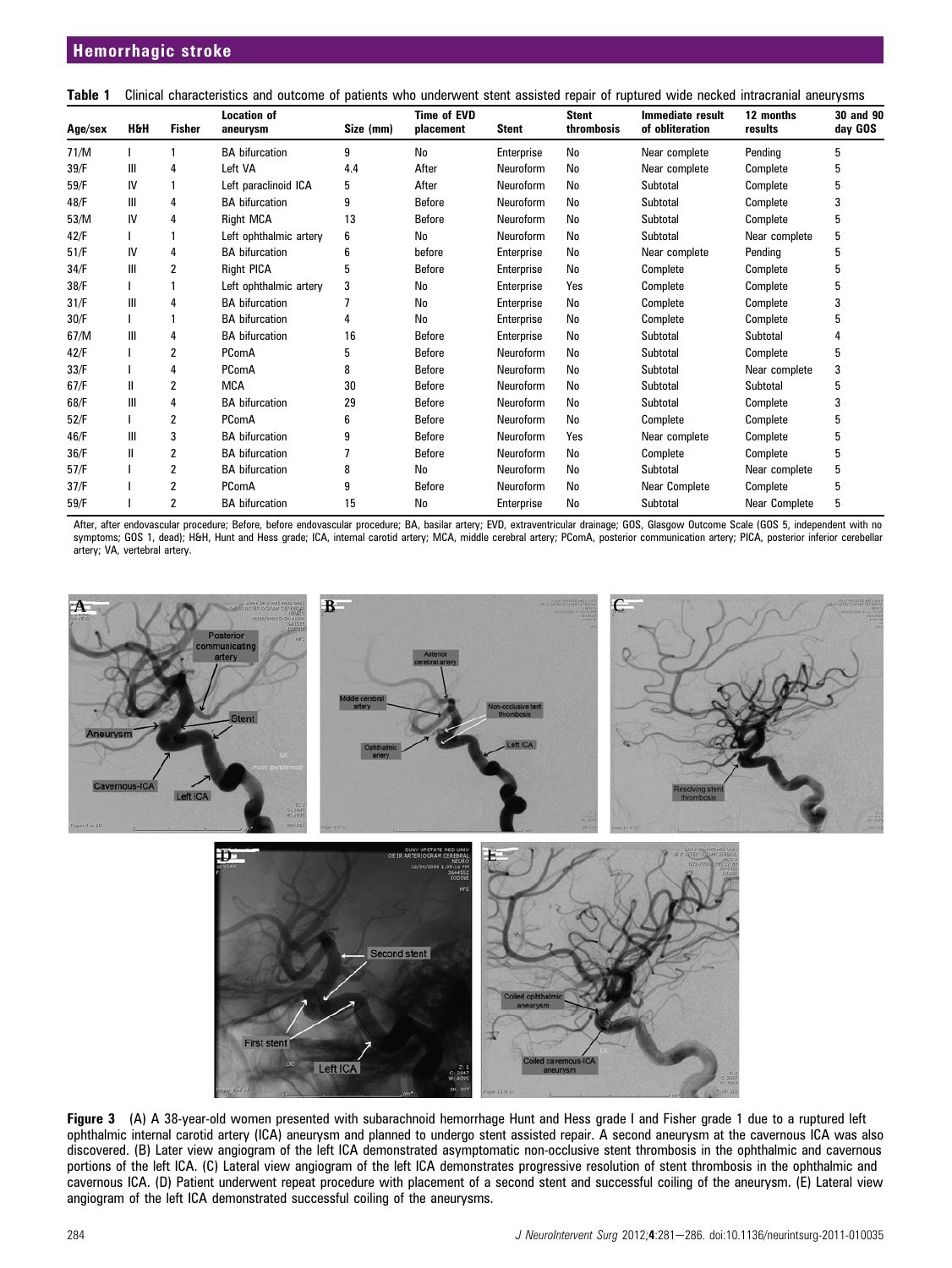|                         |            | Table 2 Comparison of the current study with previous studies that treated ruptured wide necked aneurysms using stent                                                                                                                                                                                                    |                               |               |                                                                                                                                                                                                                                                              |                     |                                                                                                                                                  |                                                                                                  |
|-------------------------|------------|--------------------------------------------------------------------------------------------------------------------------------------------------------------------------------------------------------------------------------------------------------------------------------------------------------------------------|-------------------------------|---------------|--------------------------------------------------------------------------------------------------------------------------------------------------------------------------------------------------------------------------------------------------------------|---------------------|--------------------------------------------------------------------------------------------------------------------------------------------------|--------------------------------------------------------------------------------------------------|
|                         | No of      |                                                                                                                                                                                                                                                                                                                          | Intraoperative                | Intracerebral |                                                                                                                                                                                                                                                              |                     | <b>EVD</b> related                                                                                                                               |                                                                                                  |
| Study                   | patients   | Antiplatelet regimen                                                                                                                                                                                                                                                                                                     | $\binom{96}{2}$<br>rupture (n |               | hemorrhage (n (%)) Thromboembolic event                                                                                                                                                                                                                      | <b>Stroke</b>       | complications                                                                                                                                    | <b>Outcome</b>                                                                                   |
| Jankowitz <sup>13</sup> | $\ddot{4}$ | heparin during procedure was<br>Ilbilla antagonist followed by<br>clopidogrel. Standard use of<br>Intraoperative glycoprotein<br>postoperative aspirin and<br>maintained                                                                                                                                                 | 3(4.5)                        | 2(5)          | Intraoperative=4 (3 resolved<br>and 1 resulted in stroke)<br>$Total = 9 (10%)$<br>Delayed in 5                                                                                                                                                               | 5 with good outcome | catheter track punctuate<br>3 clinically significant),<br>Large hemorrhage $=2$<br>symptomatic in 1)<br>Total events $=9$<br>$h$ emorrhage $=$ 7 | Described as good, but<br>no clear specification<br>was provided                                 |
| Thantinen <sup>14</sup> | ය          | No standard antiplatelet regimen.<br>received intraoperative heparin<br>Some received intraoperative<br>acetylsalicylate and some<br>followed by aspirin and<br>clopidogrel                                                                                                                                              |                               |               | Total events $=$ 7 (11%)                                                                                                                                                                                                                                     | Not described       | Not described                                                                                                                                    | Mortality 20%. Good outcome<br>in 69% (GOS 5 and 4)                                              |
| Lodi (current study)    | 22         | and aspirin at least 2 h prior to stent<br>Loading dose of 300 mg clopidogrel<br>clopidogrel and 325 mg aspirin daily<br>activated coagulation time of 1.5-2<br>for 4 weeks. All patients received<br>placement followed by 75 mg of<br>intravenous heparin to obtain an<br>times baseline prior to stent<br>deployment. | 0                             | 0             | spontaneously. Delayed symptomatic<br>administration of GPIIbIIIa receptor<br>Intraoperative non-occlusive stent<br>thrombosis, 1 of which resolved<br>antagonist which resulted in<br>in 1 required intra-arterial<br>complete resolution<br>Total events=2 |                     |                                                                                                                                                  | No mortality. Good outcome<br>82% (GOS 5 in 17, GOS<br>4 in 1). Poor outcome 18%<br>(GOS 3 in 4) |
|                         |            | EVD, extraventricular drainage; GOS, Glasgow Outcome Scale.                                                                                                                                                                                                                                                              |                               |               |                                                                                                                                                                                                                                                              |                     |                                                                                                                                                  |                                                                                                  |

glycoprotein IIbIIIa receptor antagonist prior to stent deployment. These observations may be due to the differences in the pharmacological properties of antiplatelet agents used during stent assisted coiling of ruptured aneurysm.

The suspected mechanisms of intraoperative rupture of aneurysm during coiling including factors associated with the microwire, microcatheter or coils, have been described previously.<sup>7</sup> When a ruptured aneurysm stops bleeding, we suspect that the hemostatic process has begun successfully by activation of platelets and formation of thrombus. After a few hours, the concentration of platelet in the thrombus increases, making the thrombus rich in platelets. Based on their pharmacological properties, the use of glycoprotein IIbIIIa receptor antagonists in unsecured aneurysms may promote breakdown of dihydrogen sulfate bondage between platelets, leading to the lysis of platelet rich clot/thrombus which then increases the chance of intraoperative rupture. Since both aspirin and clopidrogel have no effect on pre-existing clot or platelet rich thrombus, theoretically they will not increase the chance of aneurysm rupture or hemorrhage. However, in the event of aneurysm rupture or hemorrhage, both aspirin and clopidogrel may increase the severity of hemorrhages. We have not compared aspirin and clopidogrel with glycoprotein IIbIIIa receptor antagonists so we are unable to determine whether the combination of aspirin and clopidogrel has any clinical advantage over glycoprotein IIbIIIa receptor antagonists or vice versa.

Our study and other recently published series<sup>13 14</sup> (table 2) revealed that the incidence of thromboembolism is higher in ruptured series than in unruptured series.<sup>7 12 15</sup> The possible mechanism of higher rate of thromboembolism in the ruptured series, including our series, may be due to the fact that most of our patients received antiplatelet load just 2 h prior to the procedure and therefore therapeutic platelet inhibition might not have been achieved prior to stent placement. Based on a previous study, $^{17}$  a loading dose of clopidogrel provides platelet inhibition of 55% in 1 h and 80% within 5 h of administration. Therefore, loading doses can be administered earlier prior to stent placement which may potentially reduce intraoperative thromboembolic events. Additionally, a bedside platelet aggregations assay can be performed for all patients just before stent placement to identify those patients who have poor platelet inhibition. For the prevention of postoperative thromboembolic events, a second loading dose of antiplatelet may be administered if a platelet inhibition assay performed postprocedure indicates poor platelet inhibition.

Our study has several limitations. Firstly, the small size of our series may be insufficient to capture the true incidence of bleeding complications of periprocedural regimens of dual antiplatelets and intraoperative intravenous heparin that we used in our cohort of patients treated for ruptured wide neck intracranial aneurysm. Secondly, in our series we did not use a balloon assisted technique in which some of these aneurysms could hypothetically have been repaired. Thirdly, the retrospective, single arm and open label design of our study may limit its external validity. However, what we report here is a pilot study examining mainly the safety, feasibility and outcome of the dual antiplatelet regimen that we used in our patients cohort.

In conclusion, in carefully selected cases, stent assisted coiling of ruptured wide necked intracranial aneurysm using preprocedural aspirin and clopidogrel loading is feasible and not associated with increased bleeding complications. Ventriculostomy related complications could be avoided if the ventriculostomy is performed at least 6 h prior to the antiplatelet loading dose. However, the thromboembolic events remain the main challenge